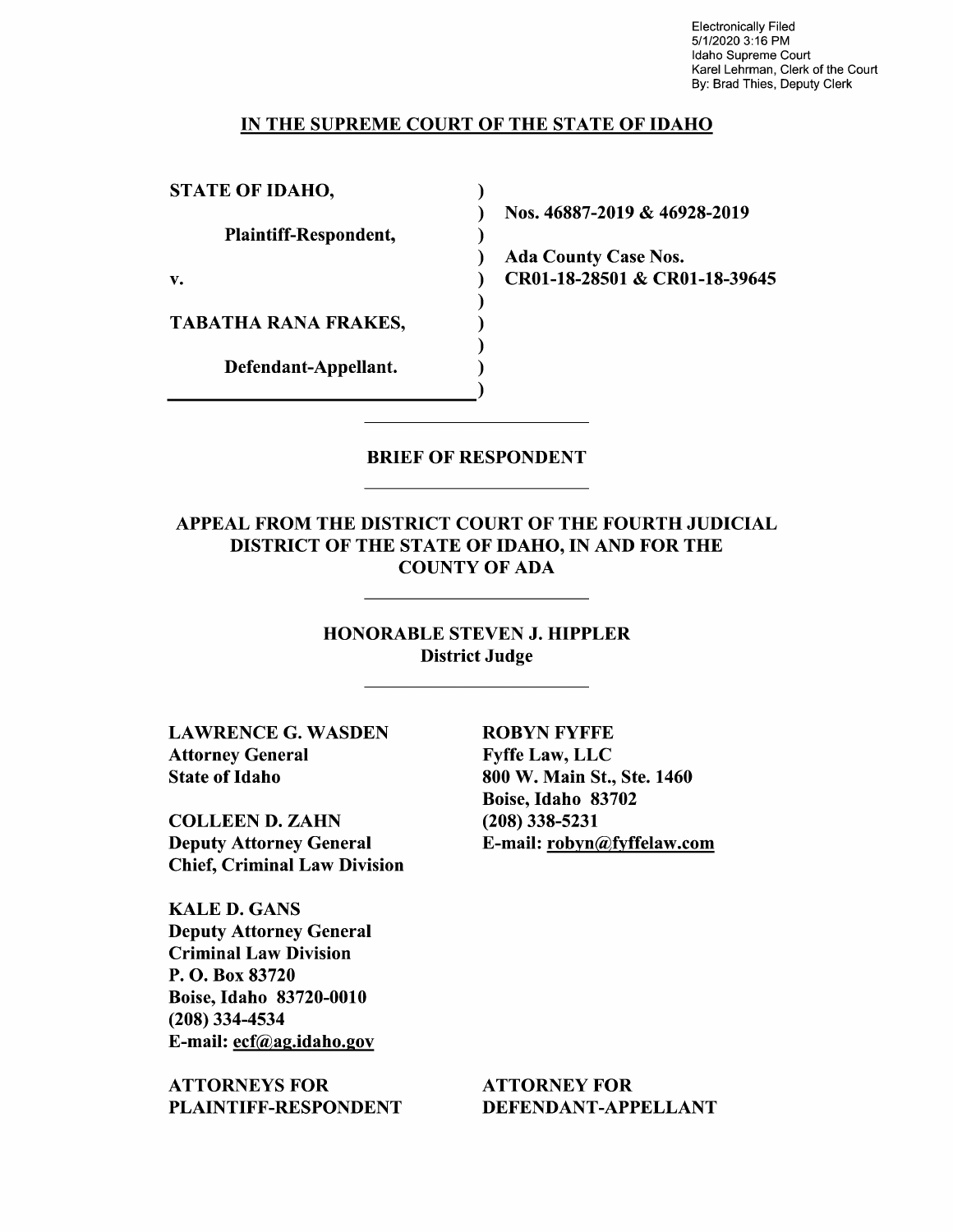# TABLE OF CONTENTS

| I. |           | Frakes Fails To Show Fundamental Error With Respect                                                                                                                                      |  |  |  |  |
|----|-----------|------------------------------------------------------------------------------------------------------------------------------------------------------------------------------------------|--|--|--|--|
|    | A.        |                                                                                                                                                                                          |  |  |  |  |
|    | <b>B.</b> |                                                                                                                                                                                          |  |  |  |  |
|    | $C$ .     | Frakes's Never-Before-Made Constitutional<br>Claims Are Not Preserved And Any Claim Of                                                                                                   |  |  |  |  |
|    | D.        | Alternatively, Frakes Fails To Show Any<br>Fundamental Error Because It Is Well-Settled<br>That Both Idaho Code Section 37-2732B And A<br>Prosecutor's Evidence-Based Charging Decisions |  |  |  |  |
|    |           | Frakes Cannot Show That Idaho Code<br>1.<br>Section 37-2732B Is Unconstitutional Or<br>That It Otherwise Violated An Unwaived<br>Constitutional Right, Or That Any Such                  |  |  |  |  |
|    |           | Frakes Cannot Show That The Prosecutor's<br>2.<br>Charging Decision Violated An Unwaived<br>Constitutional Right, Or That Any Such                                                       |  |  |  |  |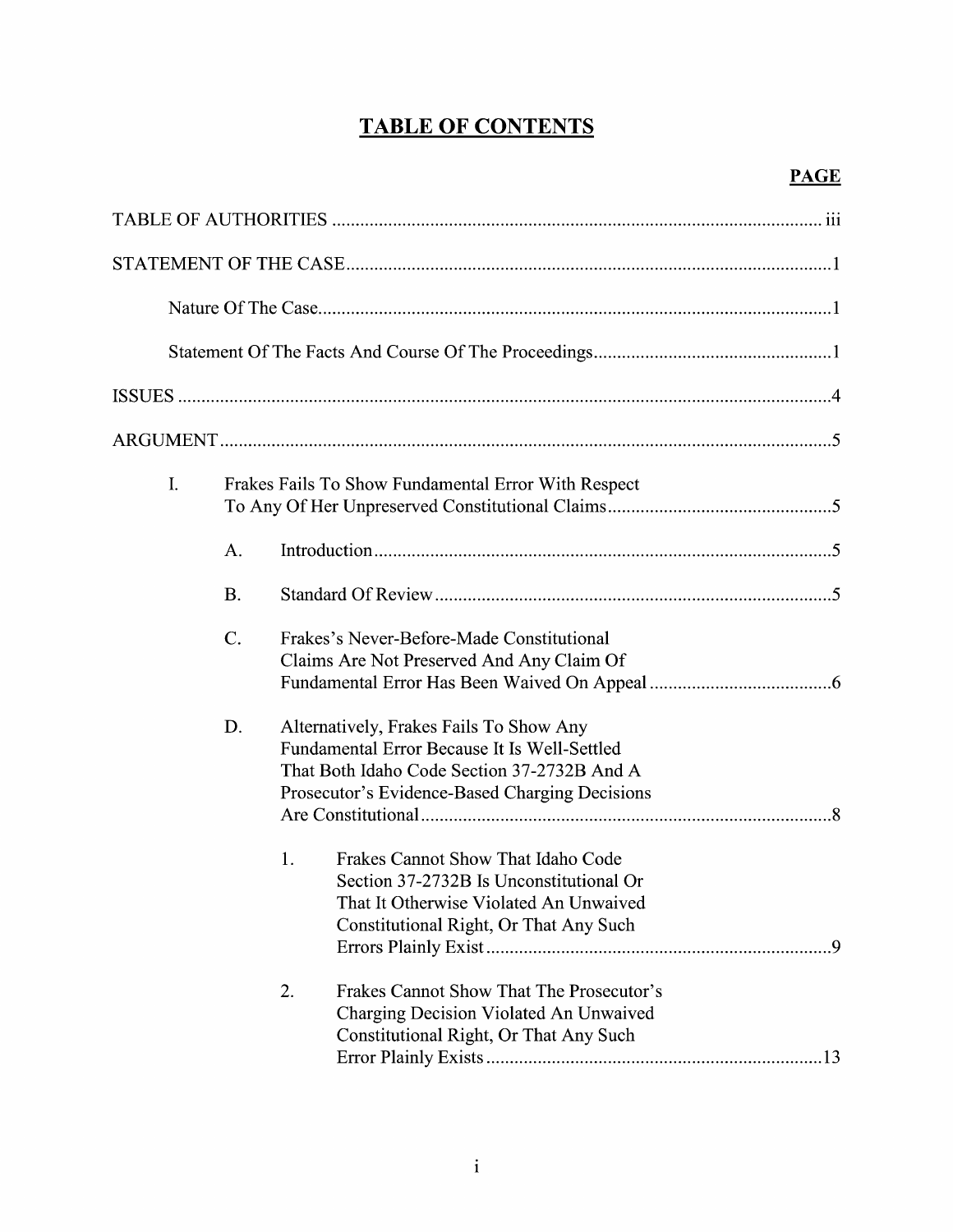| П. | The Jury Verdict Was Supported With Substantial, |  |
|----|--------------------------------------------------|--|
|    | Competent Evidence That Frakes Trafficked        |  |
|    |                                                  |  |
|    |                                                  |  |
|    |                                                  |  |
|    |                                                  |  |
|    |                                                  |  |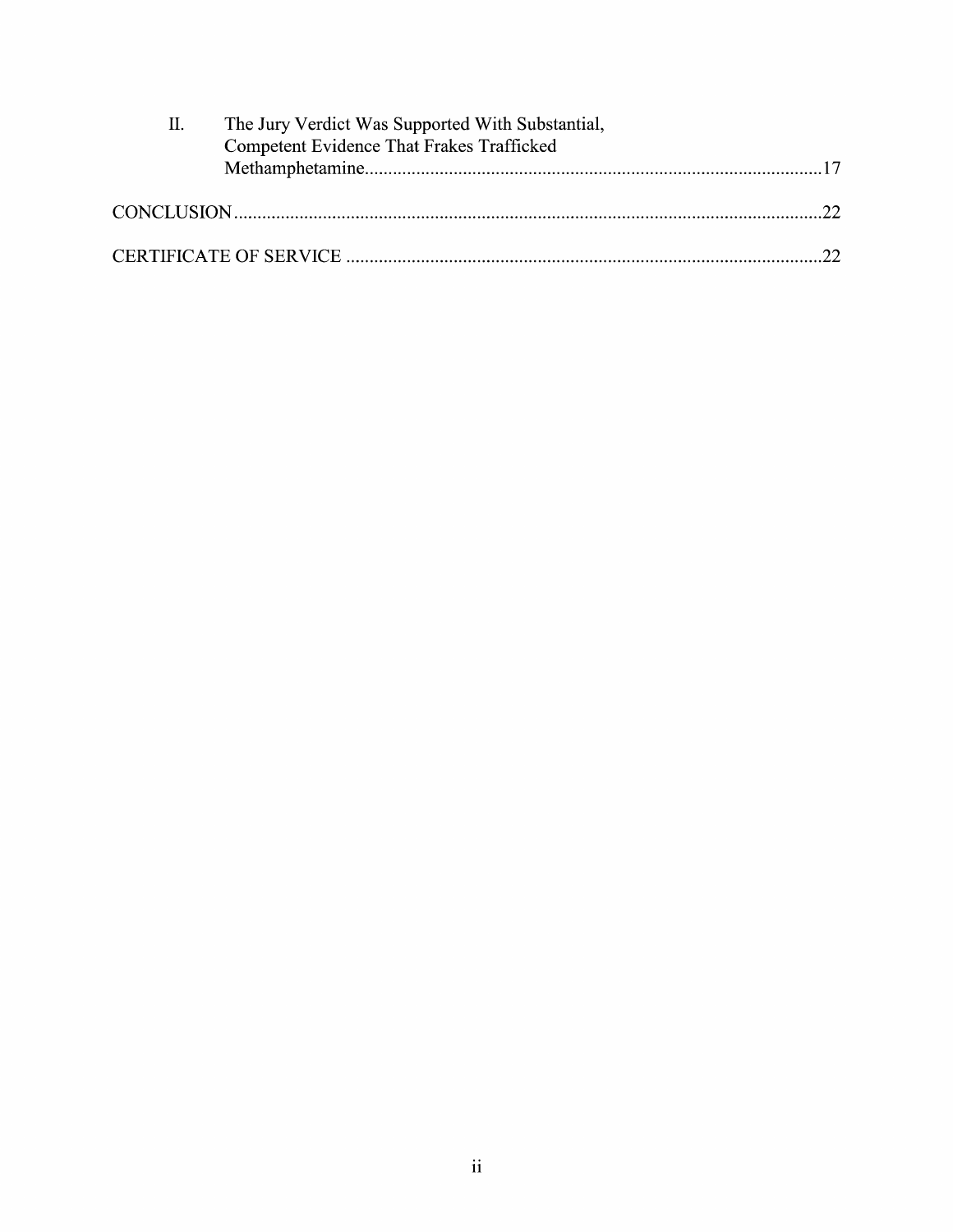# TABLE OF AUTHORITIES

| <b>CASES</b>                                                                      | <b>PAGE</b> |
|-----------------------------------------------------------------------------------|-------------|
|                                                                                   |             |
| Heckman Ranches, Inc. v. State, By & Through Dep't of Pub. Lands,                 |             |
|                                                                                   |             |
|                                                                                   |             |
| Patterson v. State, Dep't of Health & Welfare, 151 Idaho 310, 256 P.3d 718 (2011) |             |
|                                                                                   |             |
|                                                                                   |             |
|                                                                                   |             |
| State v. Ebokosia, No. 46176, 2019 WL 3492493 (Idaho Ct. App. Aug. 1, 2019)       |             |
|                                                                                   |             |
|                                                                                   |             |
|                                                                                   |             |
|                                                                                   |             |
|                                                                                   |             |
|                                                                                   | .17         |
|                                                                                   |             |
|                                                                                   |             |
|                                                                                   |             |
|                                                                                   |             |
|                                                                                   |             |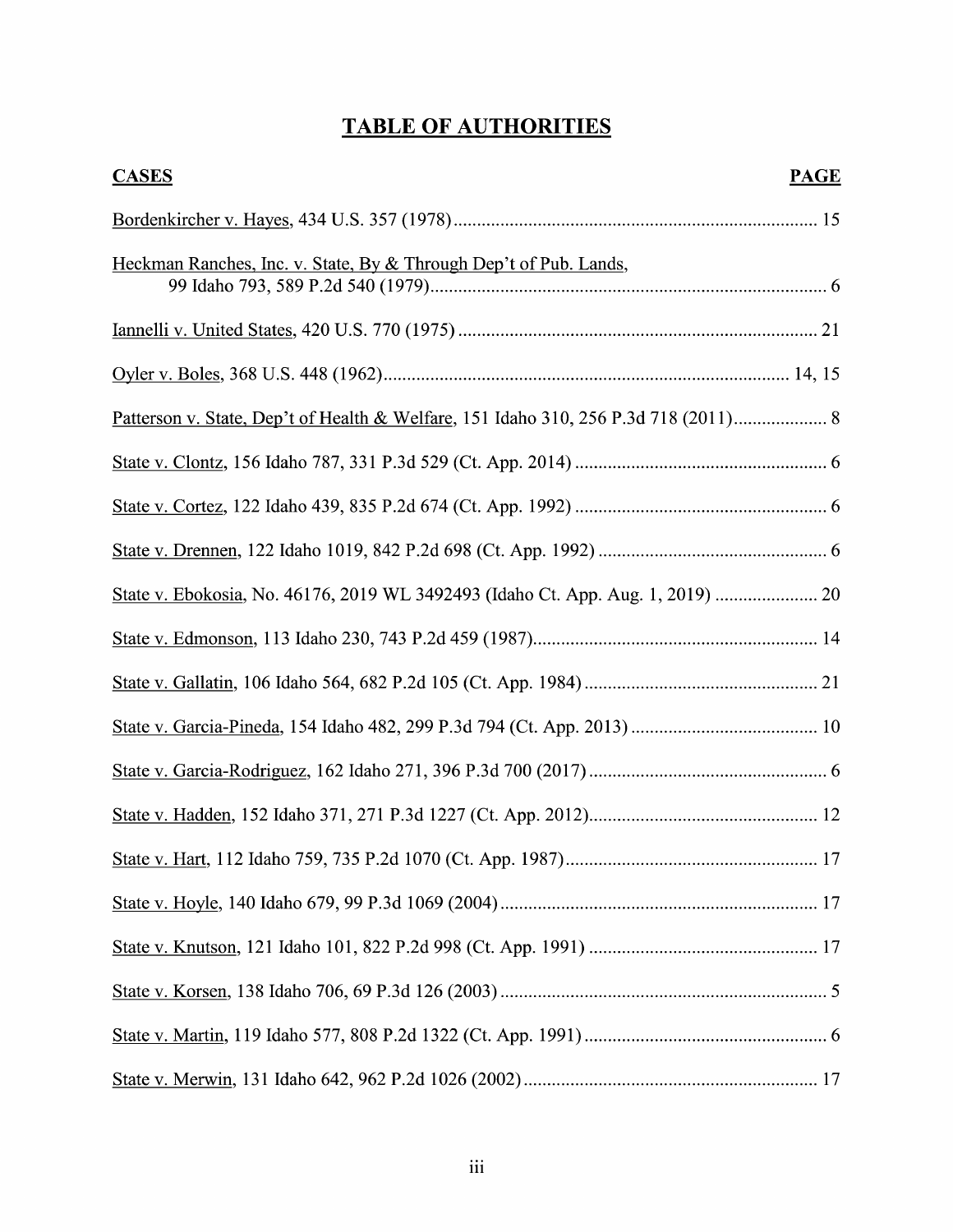| <b>STATUTES</b>                  |  |
|----------------------------------|--|
|                                  |  |
| <b>RULES</b>                     |  |
|                                  |  |
| <b>CONSTITUTIONAL PROVISIONS</b> |  |
|                                  |  |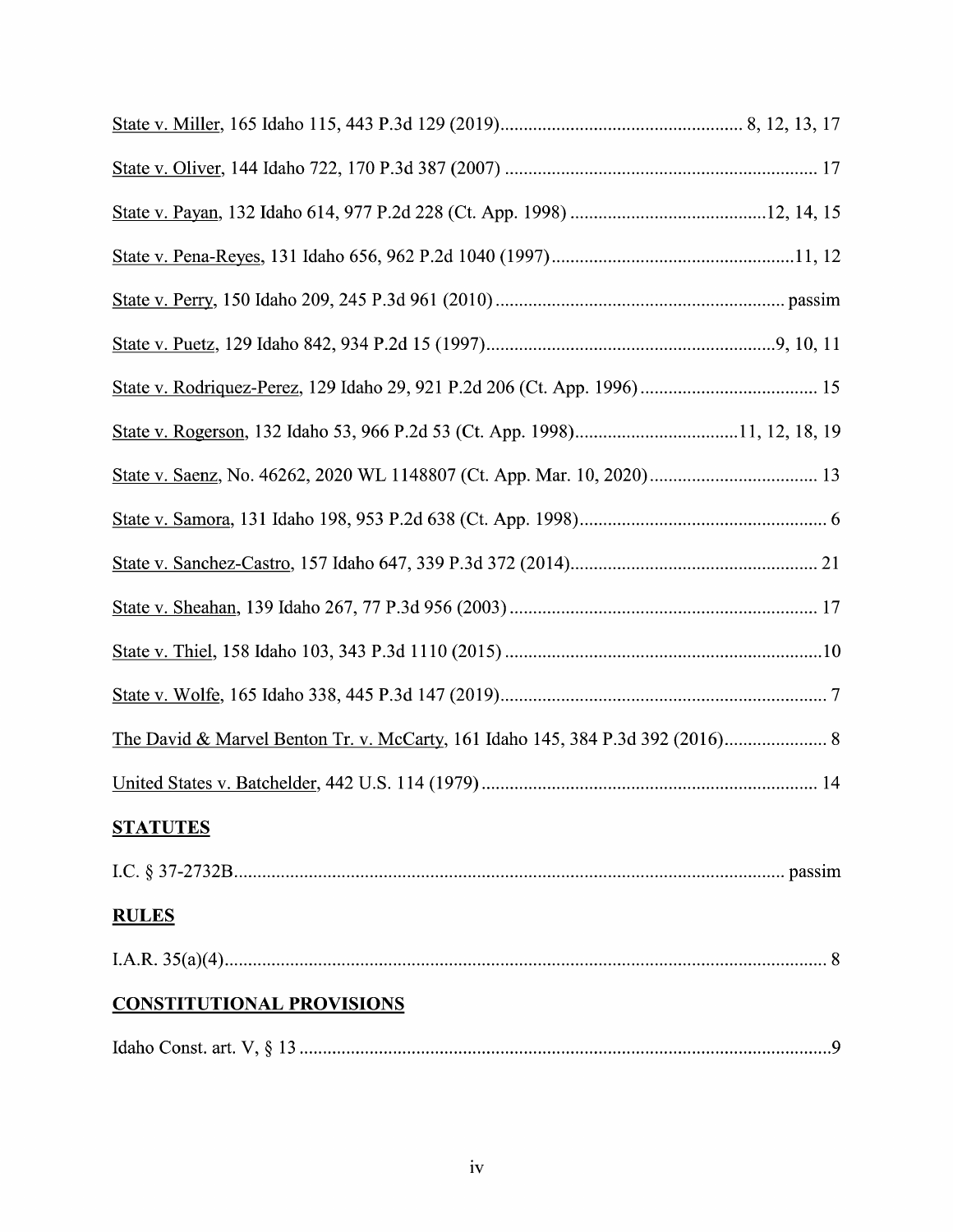#### STATEMENT OF THE CASE

#### Nature Of The Case

Tabatha Rana Frakes appeals from her judgment of conviction and sentences for trafficking methamphetamine and conspiracy to traffic methamphetamine.

#### Statement Of The Facts And Course Of The Proceedings

On June 13, 2018, Boise Police Officer Green received a report from the Treasure Valley METRO Violent Crimes Task Force that a red Dodge Caravan was transporting "a large amount of methamphetamine" from Nevada into Idaho. (Tr., p.177, L.22 - p.178, L.4; PSI, p.3.) Officer Green, who was asked to assist, stopped the van for a series of traffic infractions. (Tr., p.177, L.13 —p.179, L.18; p.183, Ls.18-23.)

Frakes was driving the van. (Tr., p.184, Ls.13-17.) She told Officer Green that she and her two passengers were roommates; that they had been searching for Frakes's father in California; but that now they were heading home. (Tr., p.186, Ls.14-23.) Frakes also admitted she did not have a driver's license. (Tr., p.184, L.23 – p.185, L.2.) The officers ordered Frakes and her passengers (later identified as Athena Kay Lopez and Douglas William Lopez) out 0f the van and ran a drug detection K-9 around it. (Tr., p.187, L.23 – p.188, L.5; p.191, L.23 – p.192, L.10; p.193, L.13 —p.194, L.1.)

The K-9 alerted on the van and Officer Green searched it. (Tr., p.193, L.24 - p.194, L.10.) Inside he found a bag on the front passenger floorboard, which contained plastic baggies and glass pipes with a white substance. (Tr., p.200, Ls.3-22; State's Exs. 4b, 4c.) Officer Green also found a glass pipe with white substance on the center floorboard between the two front seats. (Tr., p.194, L.22 - p.195, L.5.) He additionally found a blue duffel bag in the center floorboard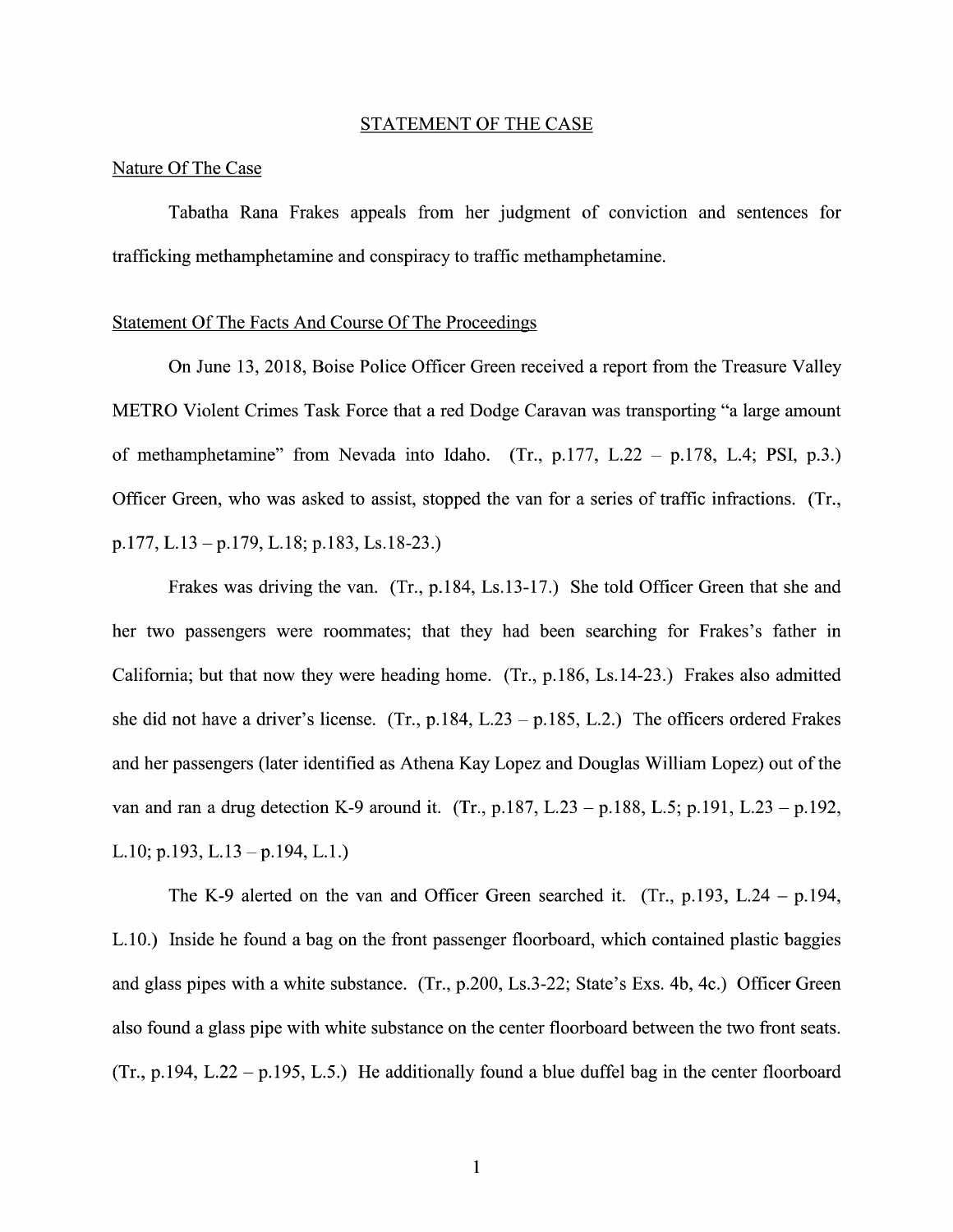that contained male clothing, a large saran-wrapped bundle, and one plastic ziplock bag with ten saran-wrapped "smaller individual bundles." (Tr., p.204, L.15 – p.206, L.5; State's Ex. 6c.) All the bundles contained white crystalline powder that tested presumptive positive for methamphetamine.  $(Tr, p.207, Ls.8-21)$  "The total package weight" of all the methamphetamine found inside the van was 954 grams. (Tr., p.389, Ls.16-22.)

The state charged Frakes with possession of drug paraphernalia and with trafficking methamphetamine, alleging she "did bring to this state and/or knowingly possess four hundred (400) grams or more of Methamphetamine." (R., p.32.) The state similarly charged the Lopezes with trafficking methamphetamine (PSI, p.4), and moved to consolidate Frakes's case with the Lopezes', Which the court granted (R., p.14). Frakes pleaded not guilty and the case was set for trial. (R., p.35.)

Frakes was subsequently indicted for an additional charge 0f conspiracy to traffic in methamphetamine. (R., pp.158-60.) The state alleged that from January 2018 through June 2018, Frakes and the Lopezes "did willfully and knowingly combine, conspire, confederate and agree to traffic" in methamphetamine through a variety of overt acts.  $(R., pp.158-59.)$  The conspiracy charge was consolidated With the paraphernalia and the trafficking charge. (R., pp.41-42, 46-47, 167-68.) Prior to Frakes's trial, the state entered into a plea bargain with the Lopezes, whereby they agreed to plead guilty "to a reduced charge of conspiracy to traffic in methamphetamine at the 200-gram or more level."  $(Tr, p.270, Ls.4-10.)$ 

Frakes's case went to trial. (See Tr., pp.11-541.) The state called the Lopezes to testify; they affirmed, among other things, that they regularly made "trips to California in order to pick up large quantities 0f methamphetamine" t0 sell and that they asked Frakes "t0 help 0n the trips to California." (Tr., p.317, L.17 – p.320, L.9.) Douglas Lopez specifically affirmed that Frakes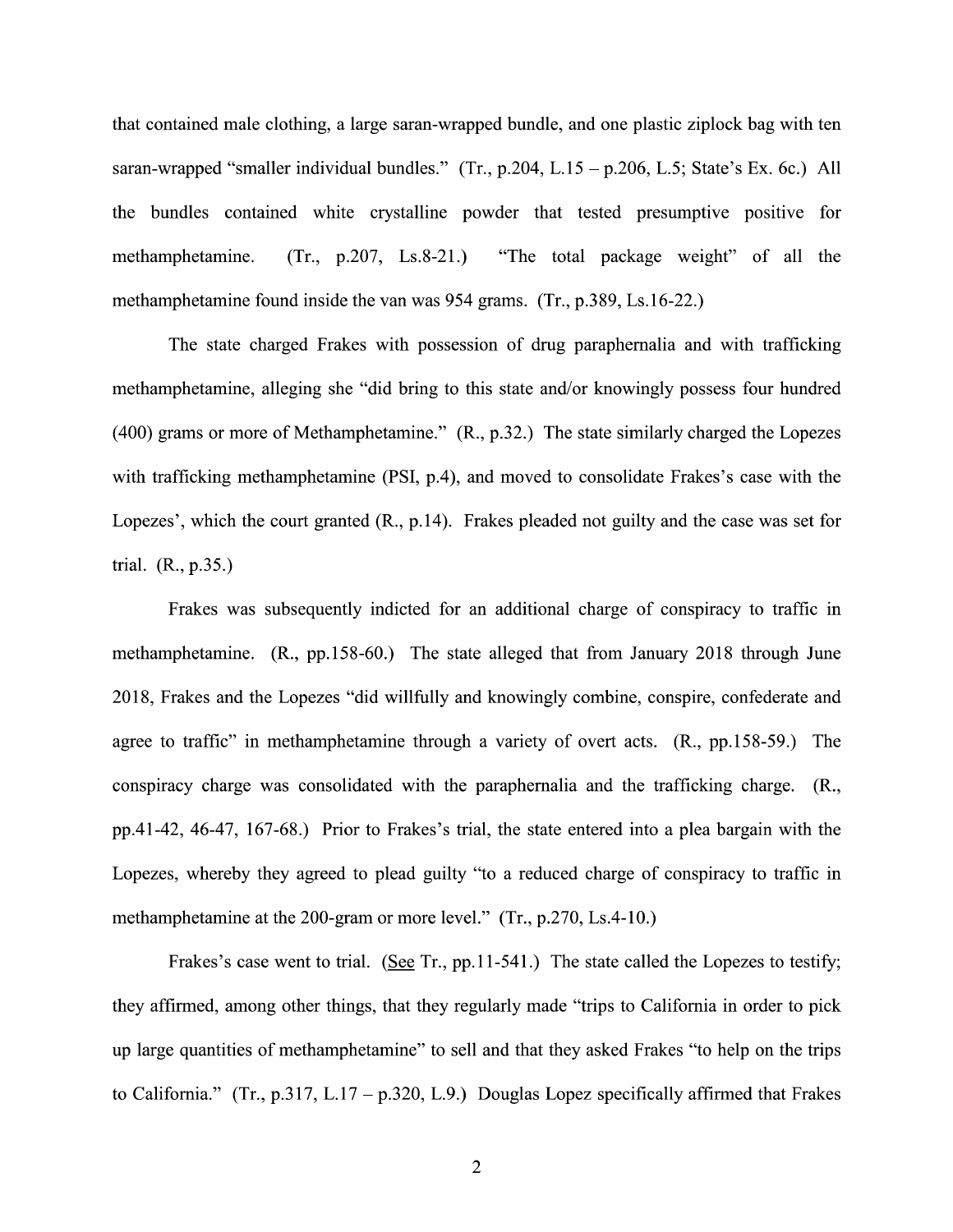"[knew] the purpose of' the June 13 trip, that "she knew What we were doing," and that they offered her "three or  $$400"$  to drive them. (Tr., p.321, Ls.2-12.) The state's lab expert, who tested over 400 grams of the "crystallin[e] material" found in the van, opined that it "contained methamphetamine."  $(Tr., p.424, Ls.1-10.)$ 

The jury found Frakes guilty of trafficking, possession 0f paraphernalia, and conspiracy to traffic methamphetamine. (Tr., p.536, L.4 – p.537, L.3.) The district court imposed the mandatory minimum fixed ten-year sentences for the trafficking and conspiracy charges, t0 be served concurrently, and gave Frakes credit for time served for the paraphernalia charge. (Tr., p.560, L.22 – p.561, L.11.) Thereafter, Frakes moved the court to reconsider her sentence  $(R_{n,})$ p.251), which the court denied for lack of "any supporting documentation and/or evidence or argument in support" (R., p.262).

Frakes timely appealed. (R., pp.252-54.)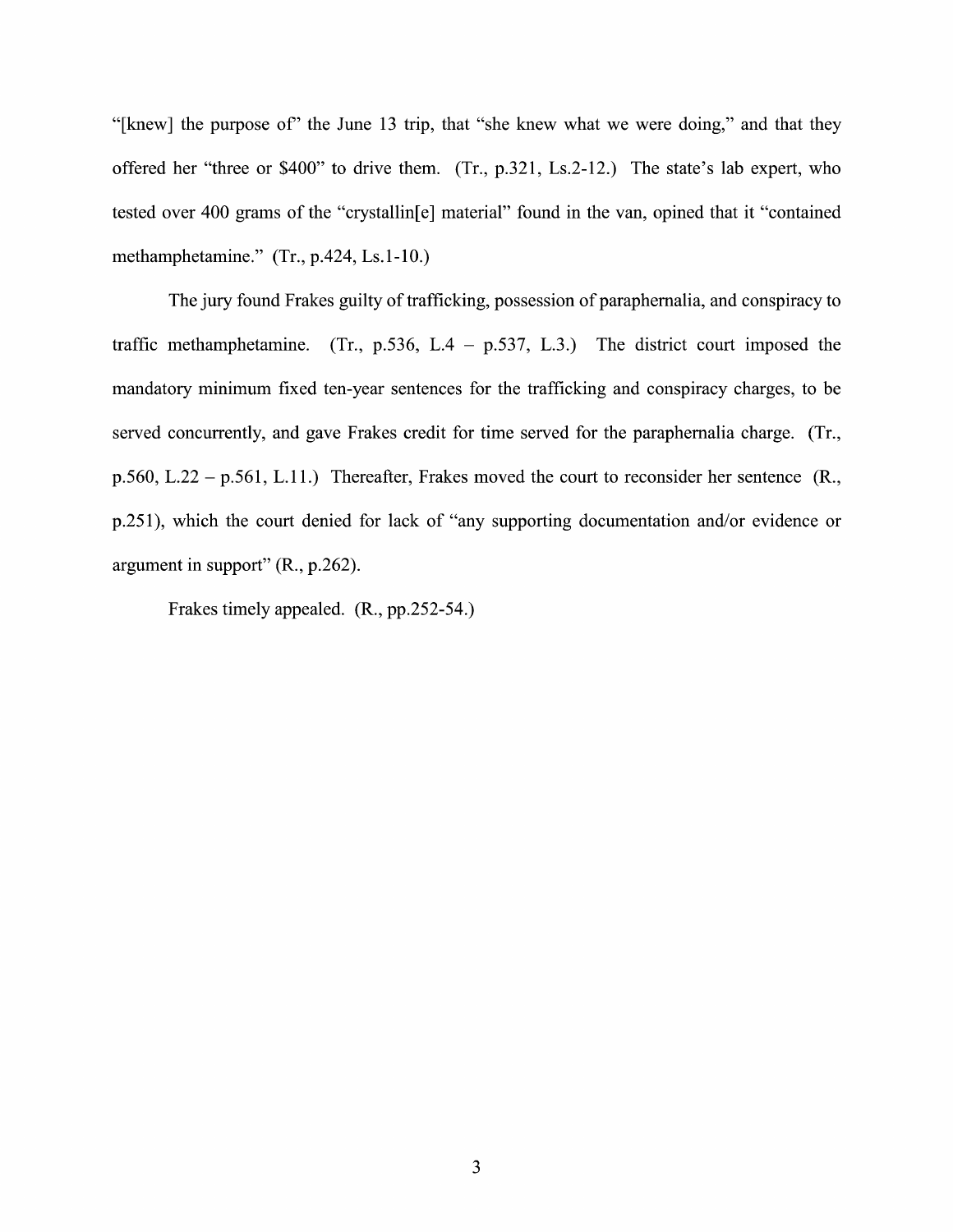## ISSUES

Frakes states the issues on appeal as:

- 1. Must this Court vacate Tabatha's sentences pursuant to I.C.  $\S 37-2732B(a)(4)(C)$ because requiring the district court to impose fixed 10 year terms unconstitutionally infringes on the judiciary's inherent authority to suspend a sentence under Article V,  $\S$ 13 of the Idaho Constitution?
- 2. Must this Court vacate Tabatha's sentences because the state's decision to permit the district court to sentence the Lopezes under I.C.  $\S 37-2732B(a)(4)(B)$  in exchange for their assistance in ensuring that Tabatha was sentenced under I.C.  $\S$  37-2732B(a)(4)(C) violated her rights to equal protection and due process under Article 1, Sections 2 and 13 of the Idaho Constitution and under the Fourteenth Amendment to the United [States] Constitution and impermissibly infringed on her privilege against self-incrimination and rights to trial under Article 1, Sections 7 and 13 of the Idaho Constitution and under the Fifth and Sixth Amendments to the United States Constitution?
- 3. Must this Court vacate Tabatha's judgment 0f conviction for trafficking in methamphetamine because insufficient evidence supported the verdict and the conviction therefore violates due process as guaranteed by the Fourteenth Amendment to the United States Constitution and Article 1, Section 13 of the Idaho Constitution?

(Appellant's brief, pp.8-9.)

The state rephrases the issues as:

- 1. Has Frakes failed t0 show fundamental error With respect t0 any of her unpreserved constitutional claims?
- 2. Has Frakes failed to show insufficient evidence supported the jury's verdict for trafficking methamphetamine?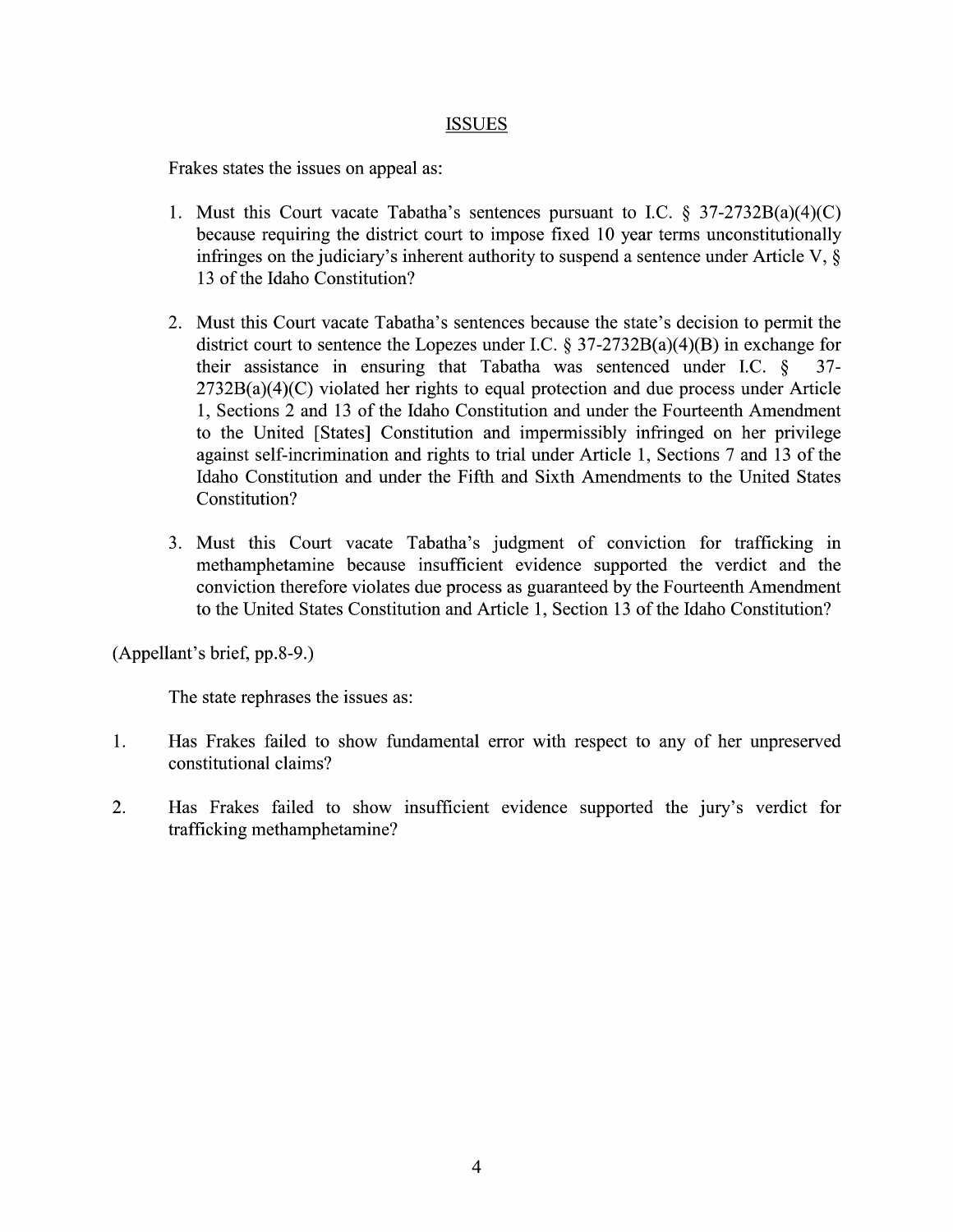#### ARGUMENT

## I. Frakes Fails To Show Fundamental Error With Respect To Any Of Her Unpreserved Constitutional Claims

### A. Introduction

For the first time 0n appeal, Frakes alleges that the imposition of fixed sentences under Idaho Code Section 37-2732B "unconstitutionally infringes 0n the judiciary's inherent authority to suspend a sentence." (Appellant's brief, p.8.) And she alleges, for the first time on appeal, that the state's decision to charge her with trafficking a greater amount of methamphetamine than her co-conspirators "violated her rights to equal protection and due process," among other purported constitutional violations. (Id.) None of these newfound arguments are preserved. Moreover, Frakes never says that any of these purported errors are fundamental (see Appellant's brief—a necessary predicate for making constitutional claims for the first time on appeal.

At any rate, Frakes fails t0 show any fundamental error. Idaho Code Section 37-2732B is constitutional and the Idaho Supreme Court has repeatedly rejected claims otherwise. Charging Frakes under Section 37-2732B was likewise constitutional and well Within the prosecutor's discretion. Frakes therefore fails to show fundamental error.

### B. Standard Of Review

Where the constitutionality of a statute is challenged the appellate court reviews it de novo. State v. Korsen, 138 Idaho 706, 711, 69 P.3d 126, 131 (2003). The party challenging the constitutionality of the statute must overcome a strong presumption of constitutionality. Id. The appellate court is obligated to seek a construction of a statute that upholds its constitutionality. Id.

5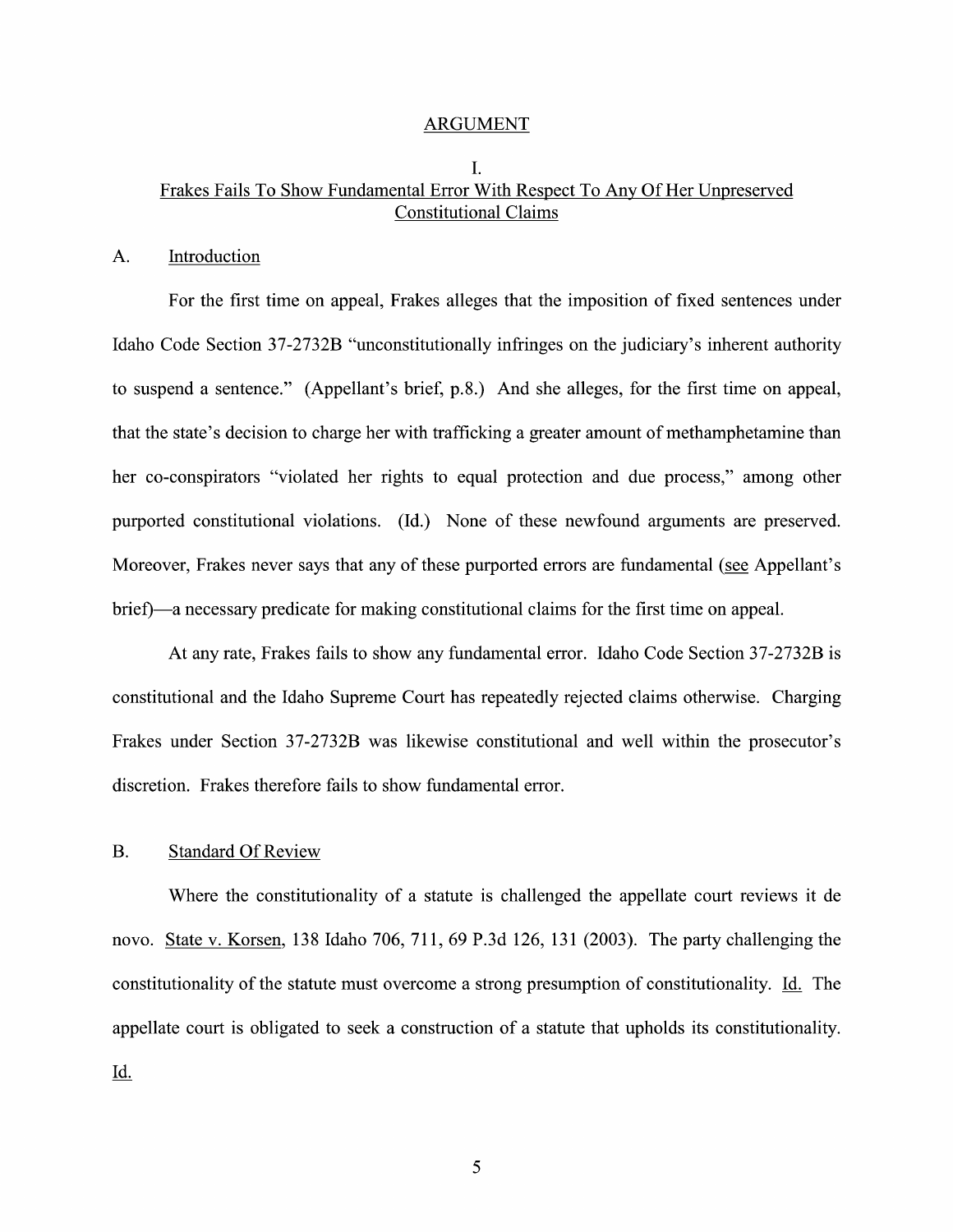## C. Frakes's Never—Before-Made Constitutional Claims Are Not Preserved And Any Claim Of Fundamental Error Has Been Waived On Appeal

It is "well established" that Idaho's appellate courts "will not address on appeal" a constitutional "challenge to defendant's sentence where the trial court was not first given an opportunity to consider the issue." State v. Martin, 119 Idaho 577, 808 P.2d 1322 (Ct. App. 1991) (appellant "failed t0 raise [a] constitutional argument before the district court, and, accordingly, he cannot now raise it for the first time on appeal"); see also State v. Cortez, 122 Idaho 439, 835 P.2d 674 (Ct. App. 1992); State V. Samora, 131 Idaho 198, 199, 953 P.2d 638, 639 (Ct. App. 1998). This is because "[i]ssues not raised below Will not be considered by this court on appeal, and the parties will be held to the theory upon which the case was presented to the lower court." State V. Garcia-Rodriguez, <sup>162</sup> Idaho 271, 275, <sup>396</sup> P.3d 700, <sup>704</sup> (2017) (quoting Heckman Ranches, Inc. v. State, By  $&$  Through Dep't of Pub. Lands, 99 Idaho 793, 799-800, 589 P.2d 540, 546-47 (1979)). Thus, in order to raise a constitutional challenge to a sentence for the first time on appeal a defendant would need to show that it "constitute[d] fundamental error." State v. Clontz, 156 Idaho 787, 792, 331 P.3d 529, 534 (Ct. App. 2014)); State V. Drennen, 122 Idaho 1019, 1022-23, 842 P.2d 698, 701-02 (Ct. App. 1992).

Frakes never claimed below that Section  $37-2732B$  is unconstitutional. (See R.) No dismissal motions pressing these constitutional claims were ever filed. (See R.) One can CTRL-F the transcripts in their entirety and see that the word "unconstitutional" was never uttered by defense counsel—much less were the specific arguments raised 0n appeal, now spanning some 13 pages worth of appellate briefing, ever made below. (See Tr.) Likewise, Frakes never claimed below that the prosecutors' charging decision amounted to a constitutional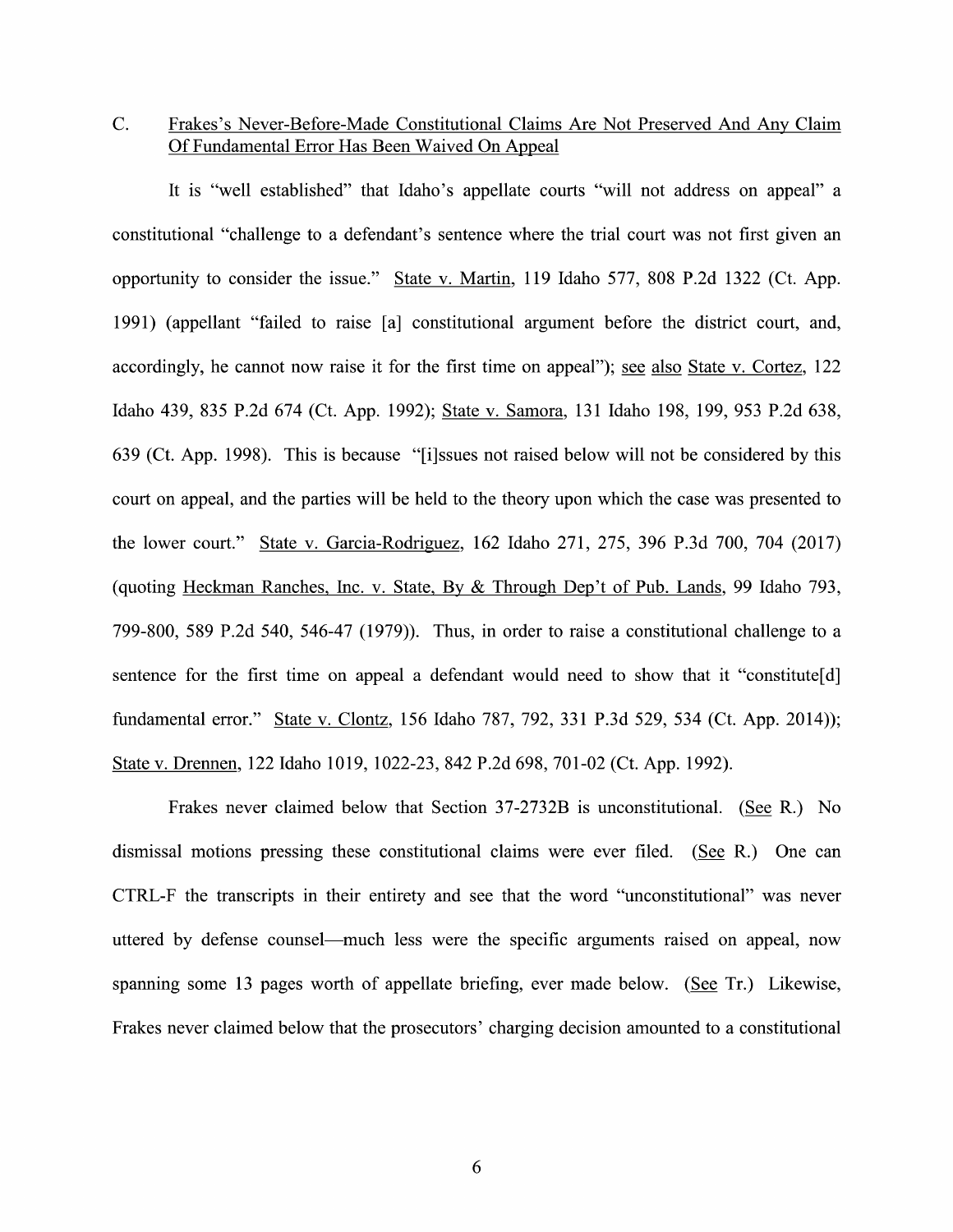violation, much less the series of constitutional violations she now alleges. (See R.; see Tr.) Frakes's constitutional claims are simply unpreserved.

Frakes does not directly address preservation in her briefing. (See Appellant's brief.) However, she appears to conclude these constitutional claims are preserved based on a single, offhand remark made by defense counsel at sentencing:

Now, your Honor tells my client frequently, over and over again, that they won't get penalized for going to trial, but in this case Tabatha is being penalized for exercising her constitutional rights. In this case, because of the mandatory minimum, Tabatha is going to go to prison for at least ten years.

 $(Tr., p.553, Ls.9-14$  (emphasis added).)

Unspecific, generalized grousing about being punished "for exercising ... constitutional rights" is insufficient to preserve the smorgasbord of specific constitutional claims that Frakes now debuts on appeal. Indeed, even "stating the name of a case and a general proposition therefrom is not enough to raise every specific theory or principle of law within it." State v. Wolfe, 165 Idaho 338, Ata 445 P.3d 147, 151 (2019) (footnote omitted). It necessarily follows that the bare incantation of "constitutional rights" does not conjure up every constitutional claim under the sun. Nor does a complaint about "being punished for exercising ... constitutional rights" preserve a specific claim that a statute *itself* is unconstitutional; or the separate specific claim that those purported punishments *themselves* are rights violations; or any of the other specific Fourth, Fifth, and Sixth Amendment theories and arguments (under *both* state and federal constitutions) that ornament page after page of opening briefing. See Wolfe, 165 Idaho at \_, <sup>445</sup> P.3d at <sup>151</sup> (explaining that "a 'kitchen sink' strategy Will not suffice t0 preserve an issue for appeal and is inherently unfair").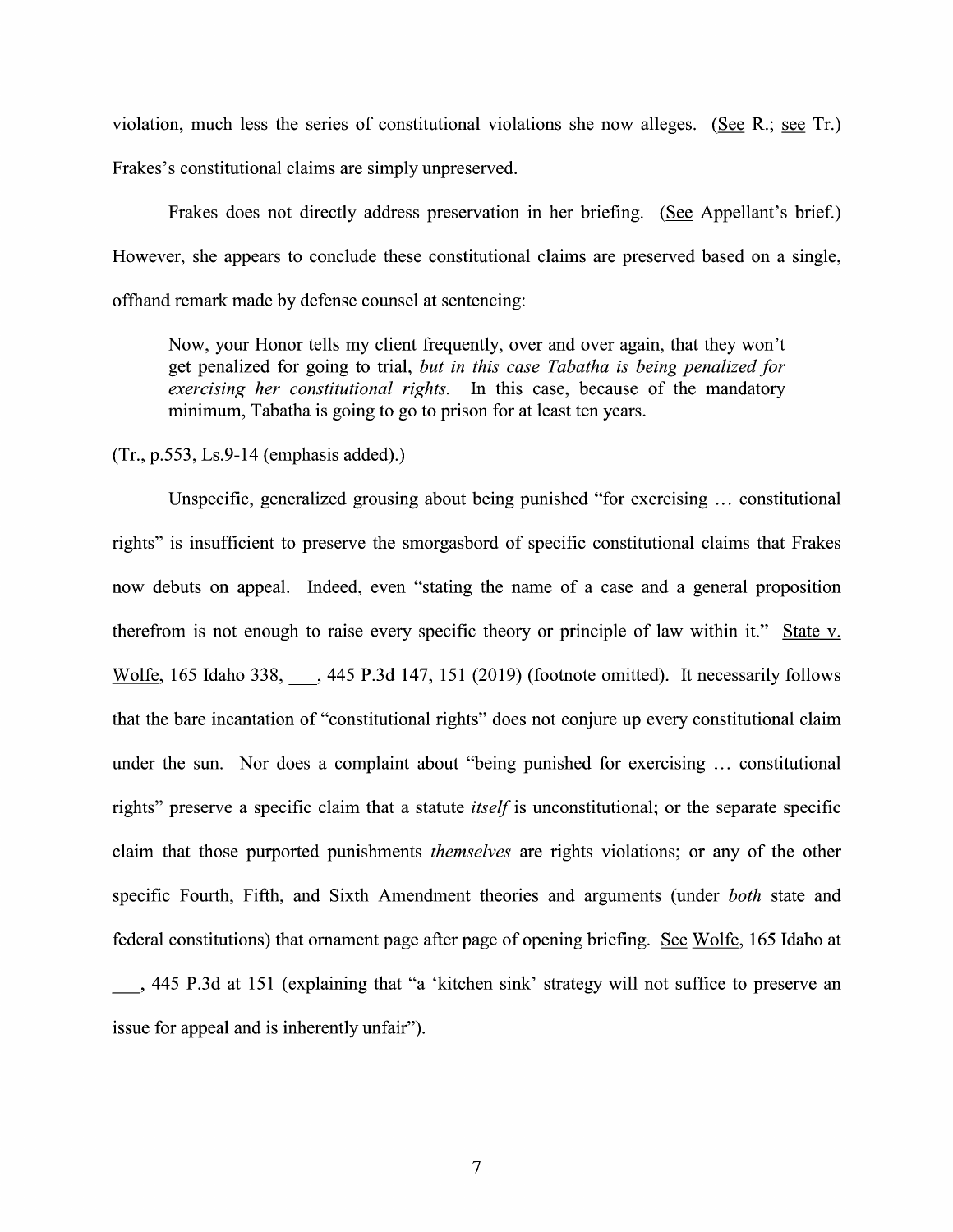Frakes's constitutional claims are accordingly not preserved. And Frakes would need t0 argue fundamental error to attack the constitutionality of Section 37-2732B 0r the state's charging decision for the first time on appeal. State v. Perry, 150 Idaho 209, 226, 245 P.3d 961, 978 (2010). She has not done so. (See Appellant's brief.) Because appellants must raise issues in their opening briefing to preserve them, any claim of fundamental error has been waived on appeal. I.A.R.  $35(a)(4)$ ; Patterson v. State, Dep't of Health & Welfare, 151 Idaho 310, 321, 256 P.3d 718, 729 (2011); The David & Marvel Benton Tr. v. McCarty, 161 Idaho 145, 155, 384 P.3d 392, 402 (2016) ("In order to be considered by this Court, the appellant is required to identify legal issues and provide authorities supporting the arguments in the opening brief."). This Court should reject Frakes's unpreserved constitutional claims on this threshold basis.

# D. Alternatively, Frakes Fails To Show Any Fundamental Error Because It Is Well-Settled That Both Idaho Code Section 37-2732B And A Prosecutor's Evidence-Based Charging Decisions Are Constitutional

Even assuming Frakes had alleged fundamental error 0n appeal any such claim would fail on the merits. To show fundamental error the appellant must first show that "one or more ... unwaived constitutional rights were violated." State v. Perry, 150 Idaho 209, 226, 245 P.3d 961, 978 (2010). Second, "the error must be clear or obvious." Id. "This means the record must contain evidence 0f the error and the record must also contain evidence as to whether or not trial counsel made a tactical decision in failing to object." State v. Miller, 165 Idaho 115, 1443 P.3d 129, 133 (2019). "If the record does not contain evidence regarding Whether counsel's decision was strategic, the claim is factual in nature and thus more appropriately addressed via a petition for post-conviction relief." Id. Finally, the appellant "must demonstrate that the error affected [his or her] substantial rights." Per\_ry, 150 Idaho at 226, 245 P.3d at 978.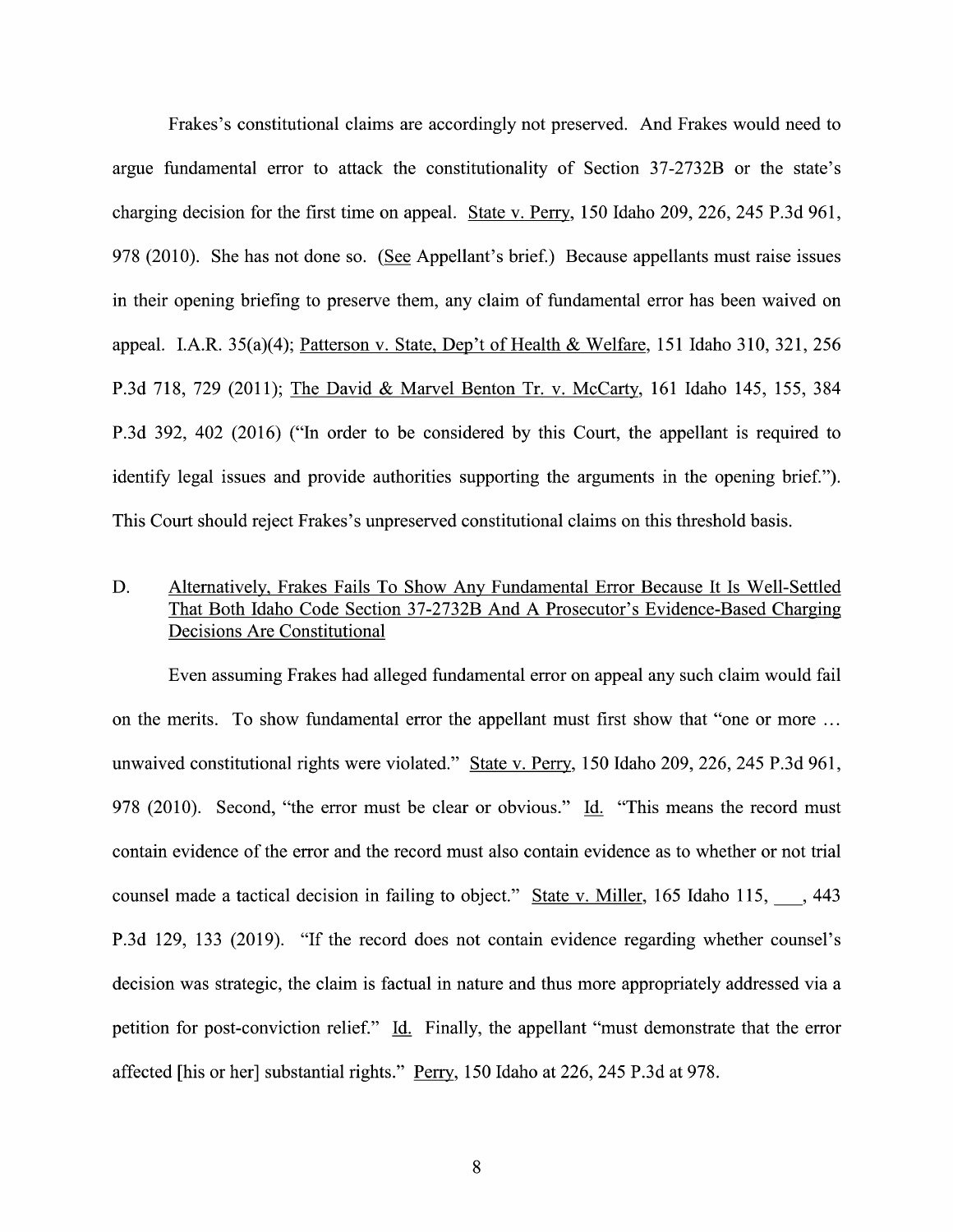Frakes fails to show the first two prongs of Perry have been satisfied here—both with respect to her claim that Section 37-2732B is unconstitutional, and her claim that the prosecutor's charging decision violated her constitutional rights. Under either theory, Frakes fails to show any constitutional violation whatsoever and fails to show any error is clear or obvious.

# 1. Frakes Cannot Show That Idaho Code Section 37-2732B Is Unconstitutional Or That It Otherwise Violated An Unwaived Constitutional Right, Or That Any Such Errors Plainly Exist

Frakes has failed to show that Idaho Code Section 37-2732B, setting forth the mandatory minimum sentences for drug trafficking, is unconstitutional or otherwise violated her constitutional rights. It is well settled that Section 37-2732B "fully complies" With the Idaho Constitution. See e.g., State v. Puetz, 129 Idaho 842, 844, 934 P.2d 15, 17 (1997). Frakes herself acknowledges, as she must, that the people 0f the state of Idaho have written fixed sentencing into the state constitution. (Appellant's brief, p.15.) She concedes that by dint of a 1978 amendment the "legislature may encroach on" the judiciary's inherent "sentencing powers by enacting an express mandatory minimum sentence pursuant to Article V, Section 13." (Id.) And she admits that "[t]he current statute no longer provides any means by Which the court may reduce the mandatory sentences, thereby seeming to meet the [constitutional requirement] providing that mandatory minimum sentences 'shall not be reduced.'" (Appellant's brief, pp.16- 17 (citing Puetz, 129 Idaho at 844, 934 P.2d at 17).)

It is therefore unclear why Frakes concludes that Section 37-2732B "unconstitutionally infringes on the judiciary's inherent authority to suspend a sentence." (Appellant's brief, p.8.) Fixed minimum sentencing is written into Idaho's constitution. Idaho Const. art. V,  $\S$  13. And Section 37-2732B does not simply "seem<sup>[]</sup> to meet" the requirements of Art. V, §13, as Frakes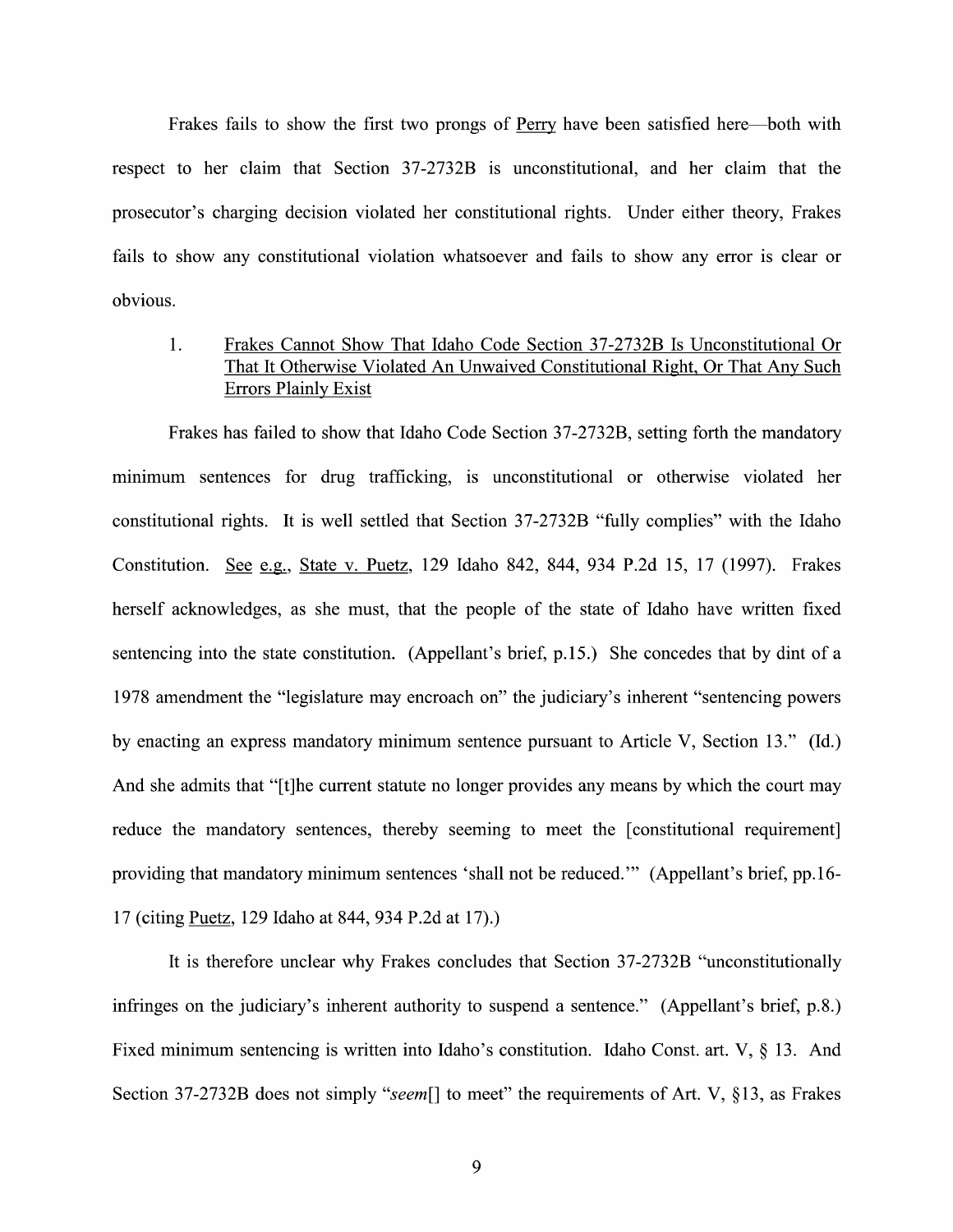puts it. (See Appellant's brief, p.16 (emphasis added).) The Idaho Supreme Court has already expressly held that Section 37-2732B "fully complies" with the Article V requirements, and is constitutional:

Further, I.C.  $\S$  37-2732B, after the 1995 amendment, *fully complies* with the requirement of art. V,  $\S$  13 of the Idaho Constitution that mandatory minimum sentences "shall not be reduced". There currently is no provision in the statute by which the mandatory fixed sentences can be reduced. Thus, we hold that the current statute is constitutional.

Puetz, 129 Idaho at 844, 934 P.2d at 17 (emphasis added). The Idaho Court of Appeals has

likewise specifically rejected the exact same "inherent authority" arguments that Frakes makes

now:

[Appellant's] reliance on *State v. McCoy* is also misguided. Garcia-Pineda argues McCoy stands for the principle that the judiciary has an inherent power under the common law to suspend the whole or part of a defendant's sentence. The decision in McCoy predated the amendment to Article V, Section <sup>13</sup> 0f the Idaho Constitution, which states, in relevant part: "any sentence imposed shall be not less than the mandatory minimum sentence so provided. Any mandatory minimum sentence so imposed shall not be reduced." Therefore, the  $McCov$ decision, and its reliance on the common law, is inapplicable to the current case.

State V. Garcia—Pineda, 154 Idaho 482, 485, 299 P.3d 794, 797Ct. App. 2013) (internal citations omitted, footnote omitted); see also State v. Thiel, 158 Idaho 103, 111, 343 P.3d 1110, 1118 (2015) ("In response to the Court's holding in  $McCov$ , the legislature proposed and the people adopted an amendment to Article V, Section 13 of the Idaho Constitution. Idaho Const. art. V, 13. This amendment granted the legislature the constitutional authority t0 enact mandatory minimum sentences. After the amendment to Article V, Section 13, it was no longer unconstitutional for the legislature to issue a mandatory minimum sentence infringing upon the judiciary's inherent, common law authority to exercise its discretion to suspend a sentence.");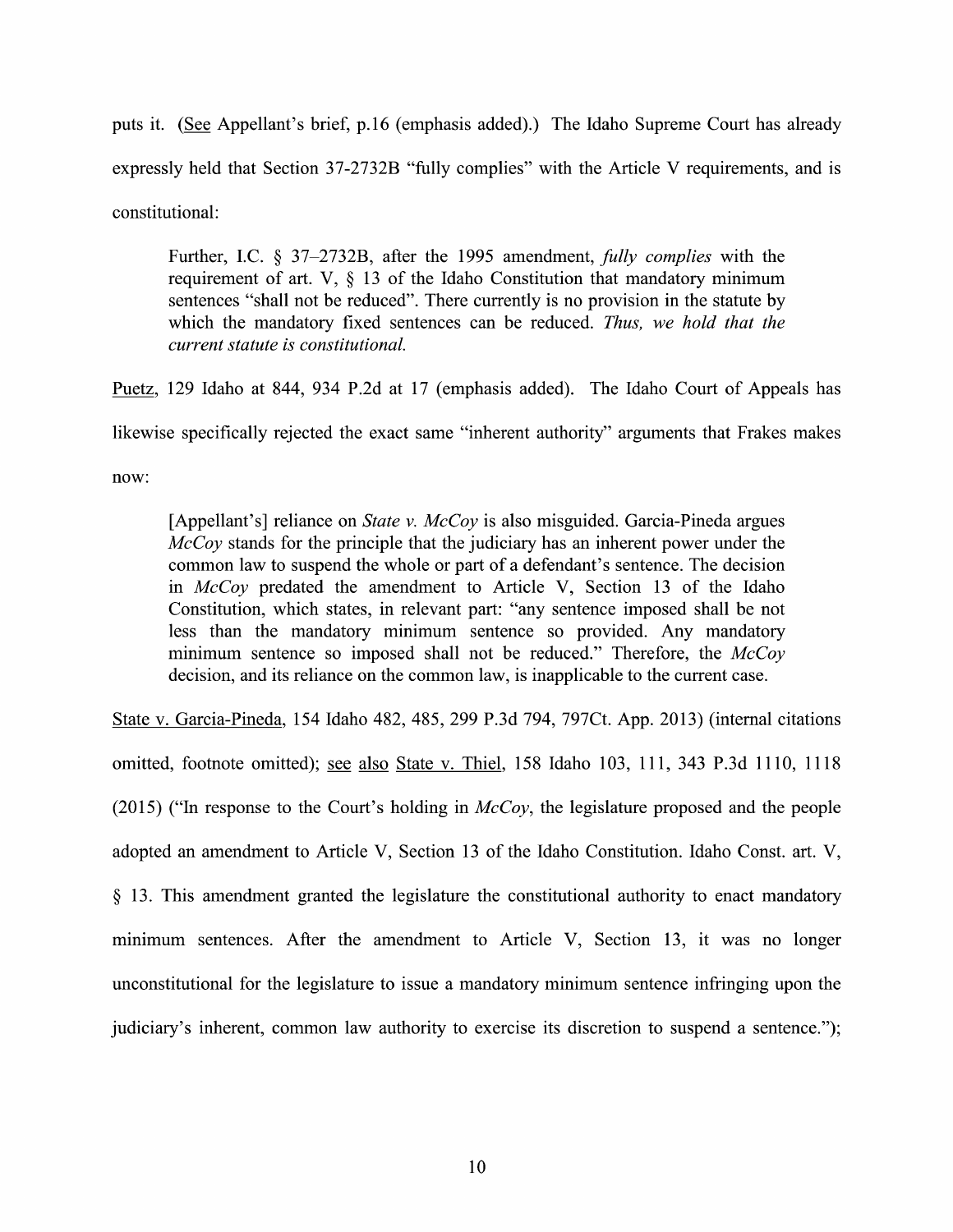State v. Pena-Reyes, 131 Idaho 656, 657, 962 P.2d 1040, 1041 (1997); State v. Rogerson, 132 Idaho 53, 56, <sup>966</sup> P.2d 53, <sup>56</sup> (Ct. App. 1998).

Frakes argues that Section 37–2732B was unconstitutionally applied here as a result of the prosecutor's choice to charge her with trafficking more weight than her co-conspirators. As Frakes puts it, "the prosecutor did not charge the Lopezes with a different offense and, instead, alleged that the amount the trafficked was less than the quantity 0f meth than they actually possessed in exchange for the Lopezes' assistance prosecuting Tabatha." (Appellant's brief, p.17.) Frakes's core complaint is that charging discretion removed the statute from the "narrow limitation on the judiciary's inherent authority to sentence" found in Idaho's Constitution: "[t]he prosecutor's authority to charge a lower quantity based on substantial assistance, thereby authorizing the judge to sentence to a lower mandatory minimum, is indistinguishable from the prosecutor's authority under the prior trafficking statute, which also authorized the judge to sentence under the mandatory minimum based 0n substantial assistance." (Appellant's brief, p.18.)

Here too, Frakes fails t0 show any constitutional Violation whatsoever, because the Idaho Supreme Court has already squarely addressed this claim and found it meritless:

On appeal, [appellant] argues that I.C.  $\S$  37-2732B remains unconstitutional because the prosecutor still controls the sentences in these cases in that the prosecutor, by deciding to reduce a charge, can reduce the mandatory fixed term. This argument is without merit. Prosecutors have always had the authority to reduce the charges against a particular suspect, and in deciding whether to charge a suspect at all.

State V. Puetz, 129 Idaho 842, 844, 934 P.2d 15, 17 (1997) Thus, the decision to charge Frakes with possession of 400 grams of methamphetamine was well within this "wide range of discretion," and was likewise constitutional. Li.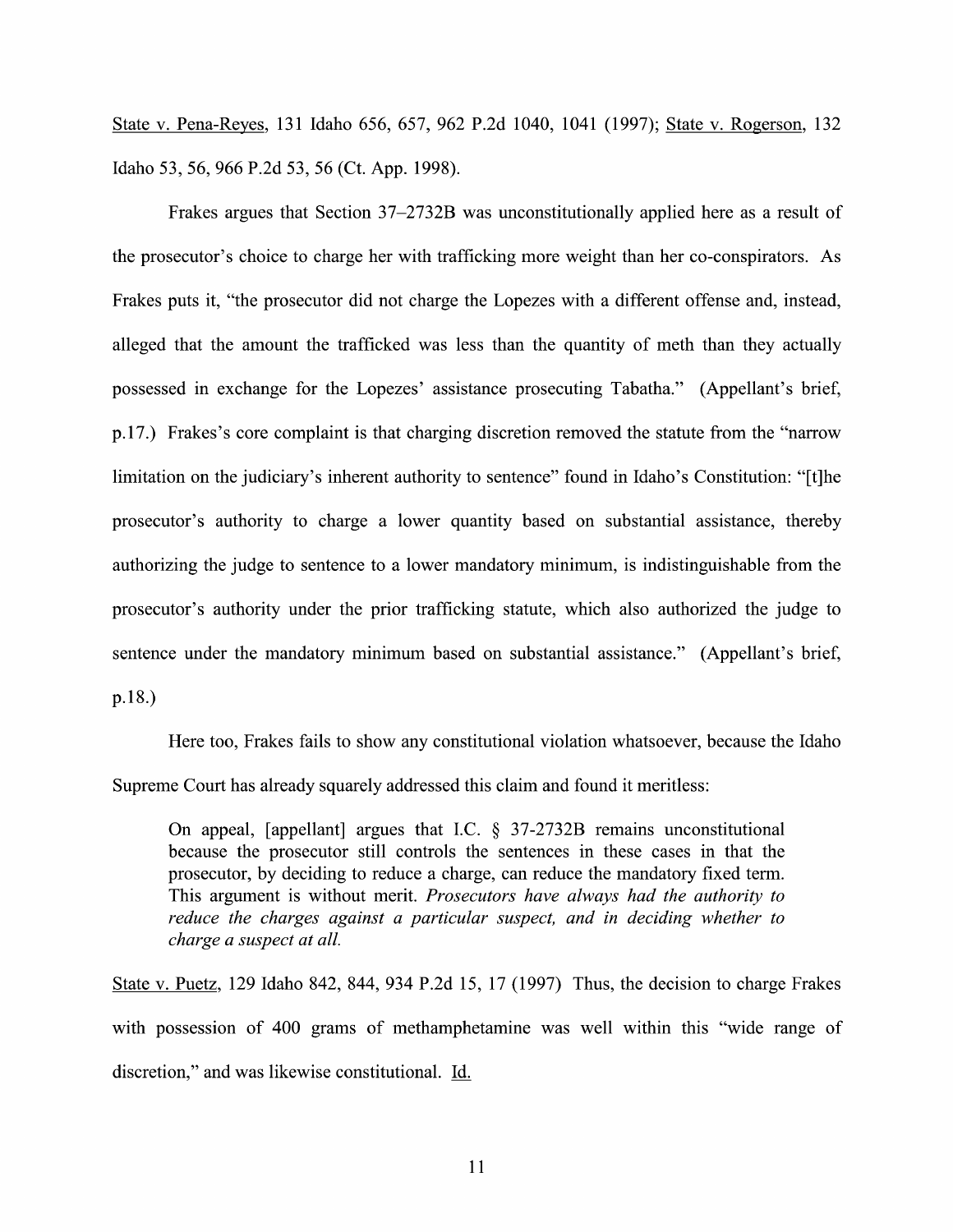Lastly, Idaho's appellate courts have repeatedly rejected the other flavors of constitutional argument Frakes presses on appeal. Pena—Reyes, 131 Idaho at 656-57, 962 P.2d at 1040-41 (holding the trafficking statute "does not Violate Article 5, Section 13, of the Idaho Constitution"); State V. Payan, 132 Idaho 614, 616-18, 977 P.2d 228, 230-32 (Ct. App. 1998) (holding the appellant "failed to establish that his prosecution under I.C.  $\S 37-2732B$  violated the Equal Protection Clause of the United States Constitution or the equal protection provision of the Idaho Constitution"). In particular, the Rogerson Court held that the trafficking statute does not violate separation of powers, does not violate due process, and does not violate the equal protection clause. 132 Idaho at 55-57, 966 P.3d at 55-57. In sum, Frakes fails to show that Section 37-2732B is unconstitutional or that it violated any of her constitutional rights.

The second prong of the Perry fundamental error test requires Frakes to show the alleged error plainly exists. 150 Idaho at 228, 245 P.3d at 980. Demonstrating an error plainly exists "necessitates a showing by the appellant that existing authorities have *unequivocally* resolved the issue in the appellant's favor." State v. Hadden, 152 Idaho 371, 375, 271 P.3d 1227, 1231 (Ct. App.  $2012$ ) (emphasis in original). It also requires a showing that the error is clear as a factual matter, "without the need for any additional information not contained in the appellate record, including information as to whether the failure to object was a tactical decision." Perry,  $150$ Idaho at 228, 245 P.3d at 980; State V. Miller, 165 Idaho 115, 119, 443 P.3d 129, 133 (2019) (clarifying "that whether trial counsel made a tactical decision in failing to object is a claim that must be supported by evidence in the record").

Frakes cannot show the alleged error plainly exists because she cannot show existing authorities have unequivocally resolved the issue in her favor. As explained above, Idaho's appellate courts have repeatedly affirmed that Section 37-2732B is constitutional and repeatedly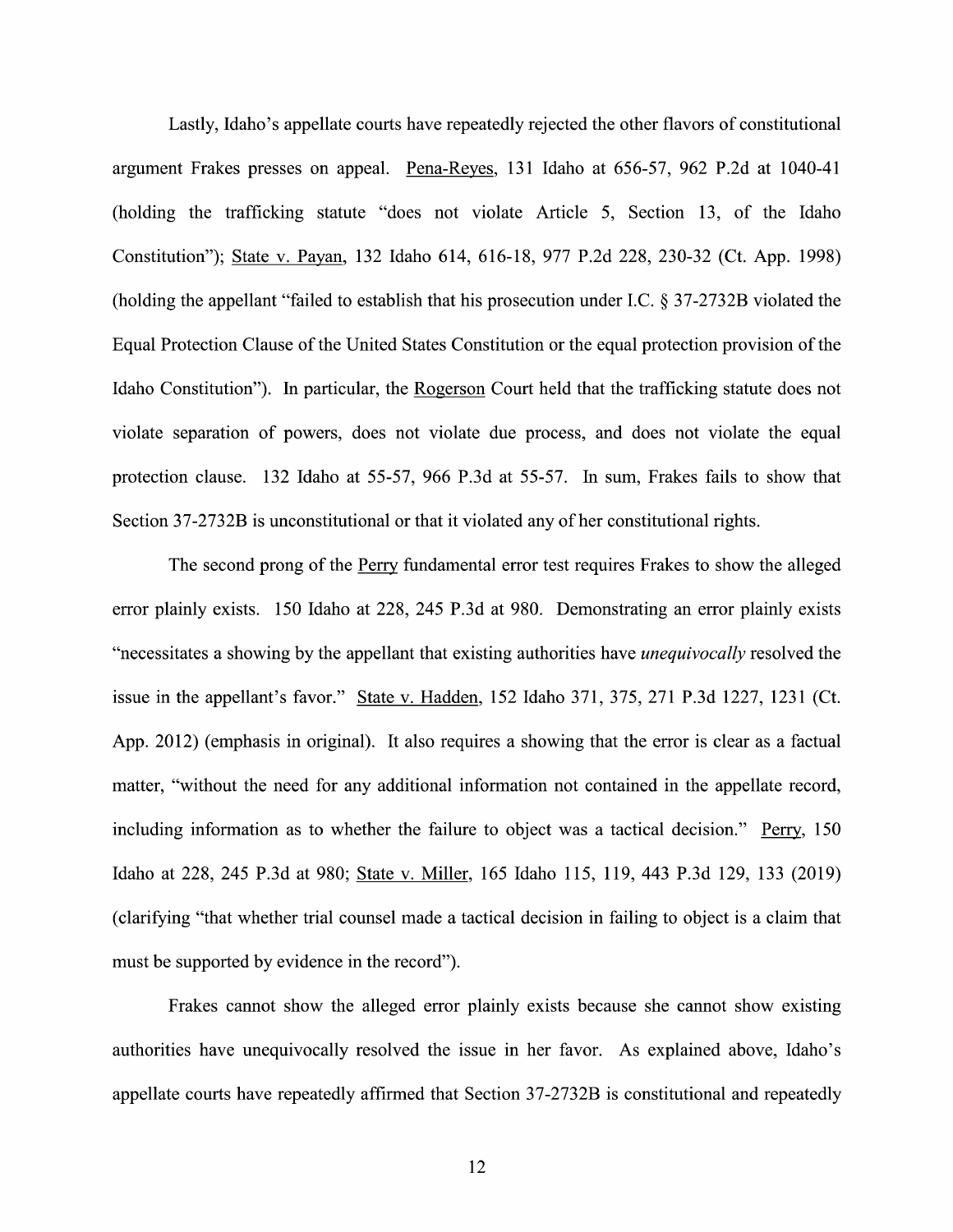rejected the same arguments Frakes now presses 0n appeal. Moreover, controlling authority aside, Frakes does not point to any *evidence* showing "whether trial counsel made a tactical decision in failing to object" to the constitutionality of the statute, nor is there any such evidence. Miller, 165 Idaho 115, 119, 443 P.3d 129, 133. Thus, this claim is "factual in nature and thus more appropriately addressed via a petition for post-conviction relief." Id.; State v. Saenz, No. 46262, <sup>2020</sup> WL 1148807, at \*5 (Ct. App. Mar. 10, 2020) ("Like claims 0f ineffective assistance of counsel, establishing prong two 0f the Perry standard will necessarily involve inquiring into the behavior and motivations 0f trial counsel. These inquiries will usually require factual development of the record, and thus, like post-conviction claims, are not suited to direct review.") Because Frakes fails to show any clear or obvious error, she fails to show fundamental error with respect to her claim that Section 37-2732B is unconstitutional.

## 2. Frakes Cannot Show That The Prosecutor's Charging Decision Violated An Unwaived Constitutional Right, Or That Any Such Error Plainlv Exists

Turning to Frakes's other constitutional claim, Frakes argues that "the state's charging decision in the consolidated cases violated her rights to equal protection and due process under the Idaho and federal constitution and impermissibly infringed on her privilege against selfincrimination and her constitutional rights to trial." (Appellant's brief, p.18 (emphasis altered).) Frakes again takes issue With the prosecutor's choice to charge Frakes with trafficking "the actual weight 0f the meth" while charging her cooperating co-conspirators with trafficking "a lower quantity." (Appellant's brief, p.25.) Per Frakes, this was an abuse of prosecutorial discretion, insofar as it "was inversely related t0 the parties' respective culpability." (Appellant's brief, pp.19, 25.) Frakes further argues this amounted to a constitutional violation because " $[r]$ ather than being motivated by the large quantity 0f drugs, the state's decision in this case was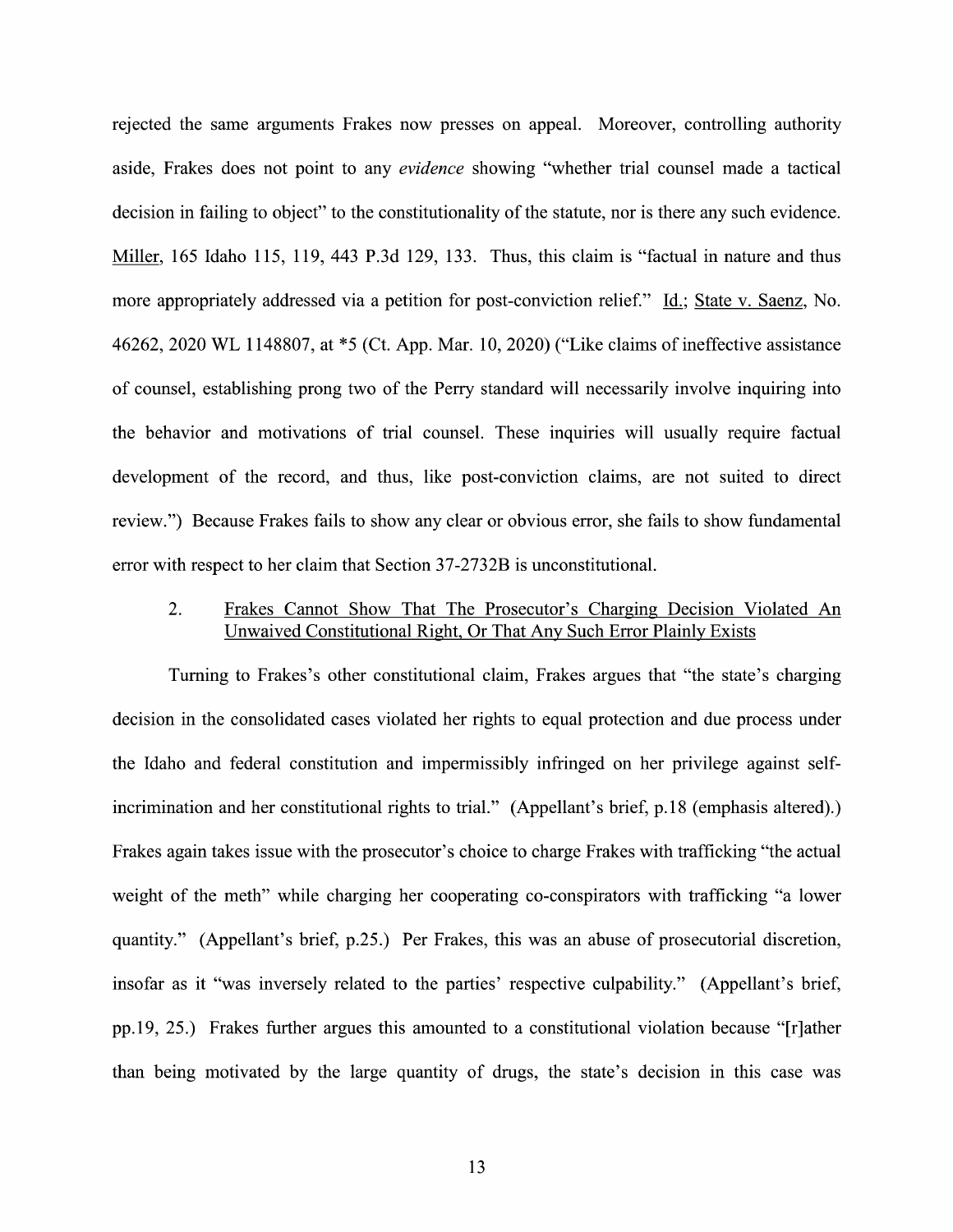motivated by Tabatha's decision to exercise her rights to remain silent and require the state to prove her guilt." (Appellant's brief, p.25.)

Frakes is mistaken in several respects. First, [w]hether to prosecute and what charge to file or bring before a grand jury are decisions that generally rest in the prosecutor's discretion." United States V. Batchelder, 442 U.S. 114, 124 (1979); Payan, 132 Idaho at 617, 977 P.2d at 231. Moreover, "prosecutors necessarily must choose between statutes with varying sentencing schemes each time a defendant's actions satisfy the elements of more than one." Payan, 132 Idaho at 617, 977 P.2d at 231; Batchelder, 442 U.S. at 125. "Choosing to charge under one or the other based upon the possible sentence is not in and of itself a violation of equal protection." Payan, 132 Idaho at 617, 977 P.2d at 231. A defendant must therefore "show more than an exercise of that discretion" to establish an equal protection violation:

The United States Supreme Court and Idaho Supreme Court are in perfect accord in their requirement that, in order to establish an instance of discriminatory application of the law such that equal protection standards have been violated, there must first be shown a deliberate plan of discrimination based on some unjustifiable classification, such as race, sex, religion, etc.

Li. (emphasis added, quoting State V. Edmonson, <sup>113</sup> Idaho 230, 235, <sup>743</sup> P.2d 459, <sup>464</sup> (1987)); see also Oyler v. Boles, 368 U.S. 448, 456 (1962).

Frakes does not show any due process or equal protection violation because she fails to show that the prosecutor's charging decision was "based upon an unjustifiable standard such as race, religion, or other arbitrary classification." Ovler,  $368$  U.S. at 456. Nor does the record remotely show that the state's decision to charge Frakes with trafficking more than 400 grams of meth was "motivated by [Frakes's] decision to exercise her rights to remain silent and to prove her guilt," as Frakes now alleges. (Appellant's brief, p.21.) To the contrary, from the very beginning of this case—long before Frakes entered her not guilty plea—Frakes and her co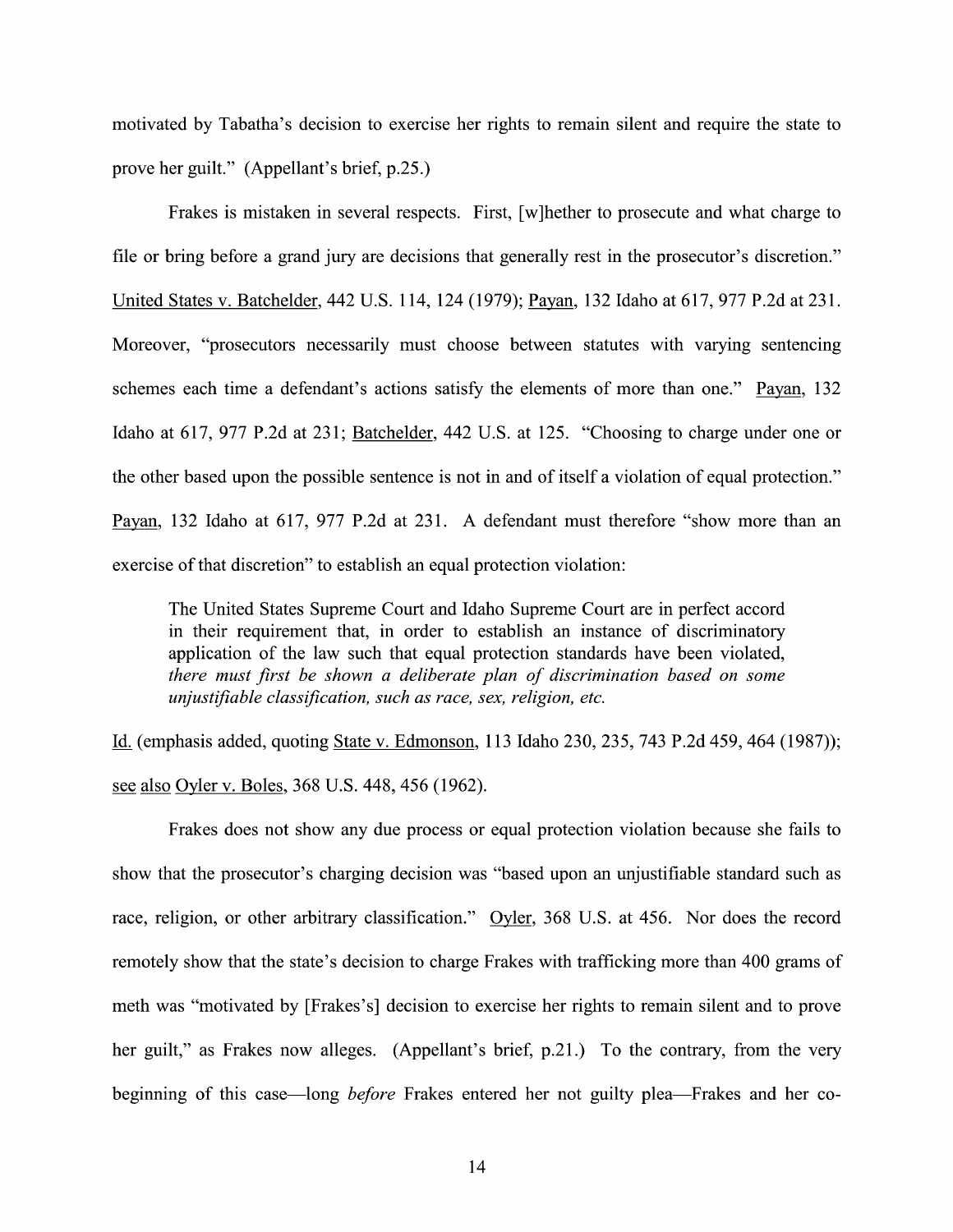conspirators were charged with trafficking 400 grams of methamphetamine. (R., pp.32, 35.) The evidence supported these charges. (See, e.g., Tr., p.389, Ls.16-22.) The record therefore demonstrates that the trafficking charging decision was motivated simply by "the large quantity of drugs" that Frakes and her confederates were transporting. Payan, 132 Idaho at 618, 977 P.2d at 232 (finding no equal protection violation where appellant failed to show "the state's choice was motivated by any factor other than the large quantity 0f drugs he was convicted of distributing").

Second, while the charges against the Lopezes were reduced because they accepted a plea agreement, this does not mean that the state violated Frakes's constitutional rights by not unilaterally reducing Frakes's charges because it had reduced her co-defendant's charges. "[S]o long as the prosecutor has probable cause to believe that the accused committed an offense defined by statute, the decision whether or not to prosecute, and what charge to file or bring before a grand jury, generally rests entirely in his discretion." Bordenkircher v. Hayes, 434 U.S. 357, 364 (1978) (footnote omitted). And "the conscious exercise 0f some selectivity in enforcement is not in itself a federal constitutional violation." Oyler, 368 U.S. at 456.

Here, the prosecutor acted well Within her discretion When she reduced the Lopezes' charges but not Frakes's charge. Why? Because the Lopezes entered into a plea agreement in exchange for the reduced charge. (Tr., p.270, Ls.4-10.) Frakes, who rejected such a deal, did not get a reduction. (Tr., p.549, Ls.1-10.) It is well established that "openly present [ing] the defendant with the unpleasant alternatives of forgoing trial 0r facing charges on which he was plainly subject to prosecution, [does] not violate the Due Process Clause of the Fourteenth Amendment." Bordenkircher v. Hayes, 434 U.S. 357, 365 (1978); State v. Rodriquez-Perez, 129 Idaho 29, 33, 921 P.2d 206, 210 (Ct. App. 1996) (finding appellant's "due process rights under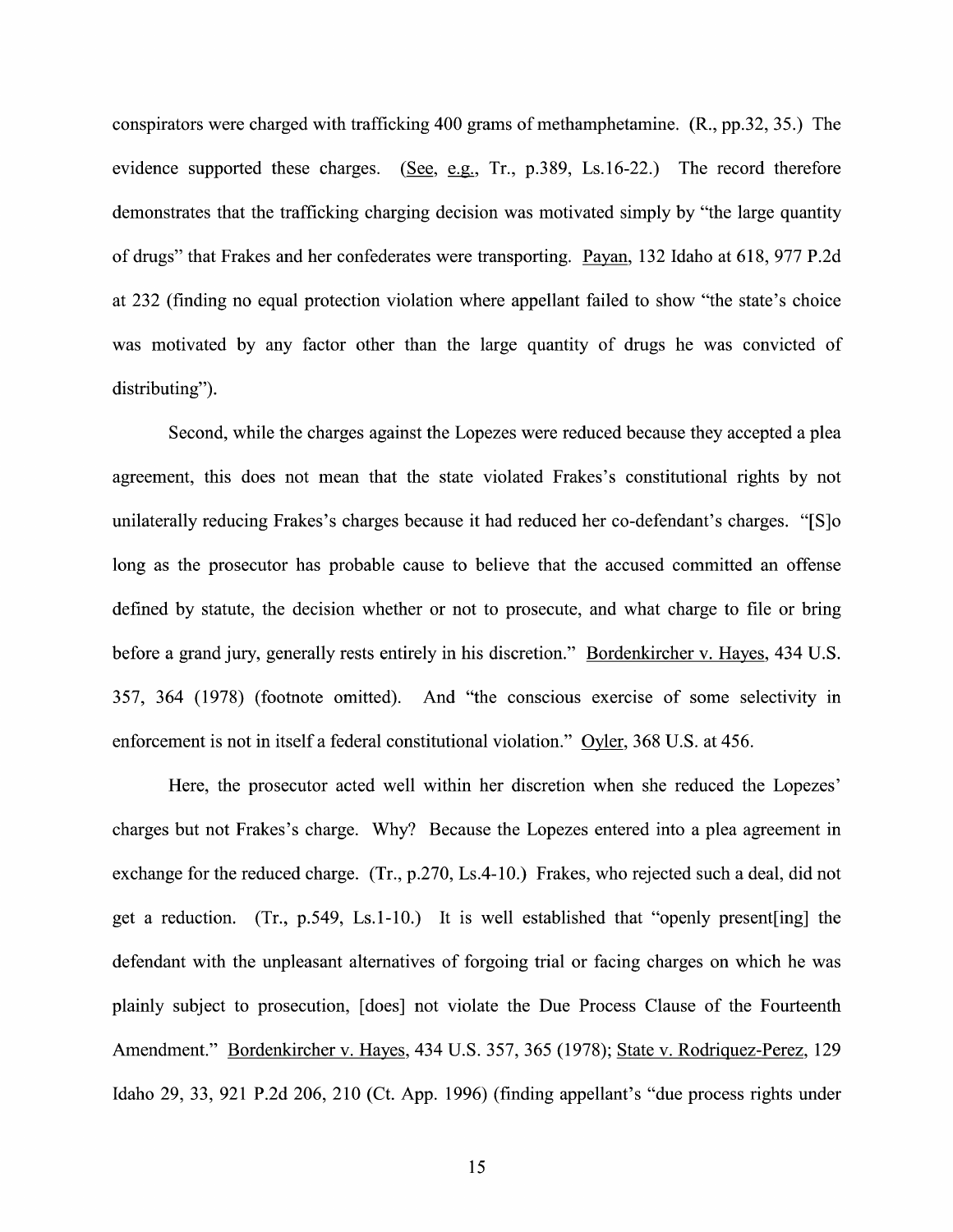the Fourteenth Amendment were not infringed When the prosecutor carried out his threat to indict Rodriquez-Perez for trafficking in heroin after Rodriquez-Perez refused to plead guilty to the delivery charge").

And this is why the prosecutor—who understood and acknowledged that Frakes played a smaller role in the conspiracy—explained that Frakes's determination to go to trial nevertheless meant she would not receive a reduced charge:

I indicated to your Honor earlier today that it has always been something that I have considered that [Frakes] is less culpable that the Lopezes, and so I struggled with their ability to get the five-year mandatory minimum where she, if convicted, had the ten year on two different counts. But despite efforts to resolve the case, the defendant stuck with her story that she wasn 't involved and she didn 't know anything about anything, which is her right.

But here we are. The jury convicted her.

 $(Tr., p.549, Ls.1-10$  (emphasis added).)

This was entirely proper. Frakes cannot have her cake and eat it too by insisting on a trial but expecting the state to charge her as if she had accepted a plea deal. Much less can she show a constitutional violation by pointing out that those who took the deal received some consideration for their bargain. In the end, Frakes fails to show that this was anything other than a routine trial following a failed attempted at a plea bargain—much less does she show any constitutional Violation.

Finally, Frakes fails to meet her burden to show Perry's second prong with respect to the state's charging decision. Frakes has not demonstrated that Idaho authorities have unequivocally resolved this claim in her favor; as shown above, all the authorities go against her position. Nor does she point to any evidence showing counsel's failure to object to the state's charging decision 0n constitutional grounds was not tactical. Even assuming there was any error Frakes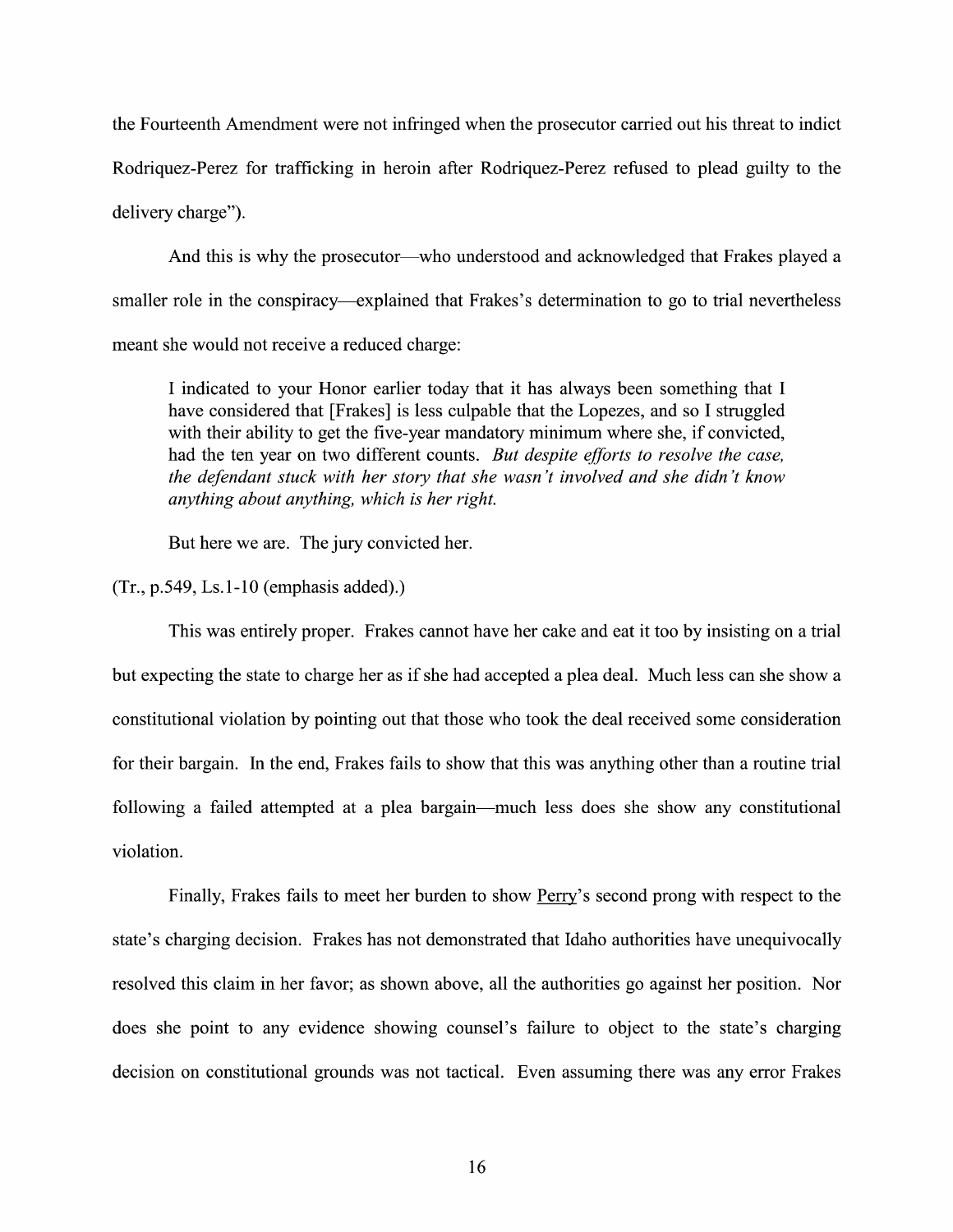fails to show it was plain or obvious, and therefore fails to meet her burden under Perry to show fundamental error. 150 Idaho at 228, 245 P.3d at 980; Miller, 165 Idaho at 119, 443 P.3d at133.

#### II.

# The Jury Verdict Was Supported With Substantial, Competent Evidence That Frakes Trafficked Methamphetamine

Idaho's appellate courts "will not overturn a judgment of conviction, entered upon a jury verdict, where there is substantial evidence upon which a reasonable trier of fact could have found that the prosecution sustained its burden of proving the essential elements of a crime beyond a reasonable doubt." State v. Oliver, 144 Idaho 722, 724, 170 P.3d 387, 389 (2007) (citing State v. Sheahan, 139 Idaho 267, 77 P.3d 956 (2003)). Reviewing courts therefore view evidence "in the light most favorable to the prosecution, and we do not substitute our judgment for that of the jury regarding the credibility of the Witnesses, the weight of the evidence, and the reasonable inferences to be drawn from the evidence." Oliver, 144 Idaho at 724, 170 P.3d at 387; State V. Knutson, 121 Idaho 101, 822 P.2d 998 (Ct. App. 1991); State V. Hart, 112 Idaho 759, 761, 735 P.2d 1070, 1072 (Ct. App. 1987). The facts, and inferences t0 be drawn from those facts, are therefore construed in favor of upholding the jury's verdict. See Oliver, 144 Idaho at 724, 170 P.3d at 387; see also Hart, 112 Idaho at 761, 735 P.2d at 1072. Consequently, "[w]here there is competent although conflicting evidence to sustain the verdict, this court cannot reweigh that evidence or disturb the verdict." State v. Merwin, 131 Idaho 642, 644-45, 962 P.2d 1026, 1028-29 (2002); State V. Hoyle, 140 Idaho 679, 684, 99 P.3d 1069, 1074 (2004).

Frakes contends that there is insufficient evidence to support the trafficking charge because the state failed to prove that Frakes "had the power and intent to control the methamphetamine" that police found in the duffel bag. (Appellant's brief, p.22.) She argues that

17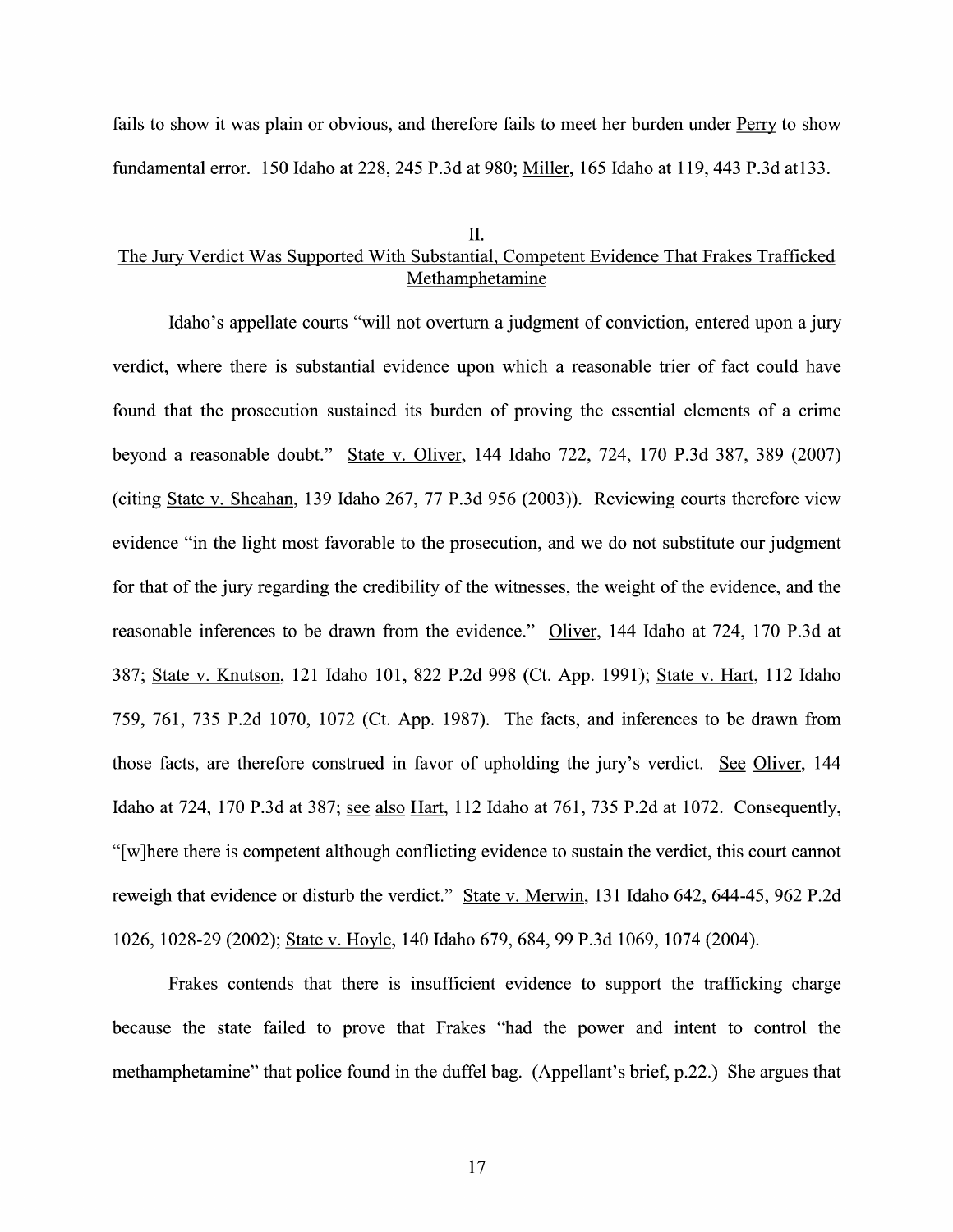the evidence shows Frakes merely "knew [Douglas Lopez] had a large quantity" of methamphetamine in the duffel bag, but conversely, "had the power and intent to control smaller quantities" that were strewn elsewhere in the vehicle. (Appellant's brief, pp.22-23 (emphasis added).) Frakes borrows an appetizing analogy from the produce aisle to explain why she thinks this matters:

[T]he methamphetamine for personal use, although taken from the larger quantity, is distinct from the bulk hidden within Doug's backpack<sup>[1]</sup>. By analogy, consider a scenario where Tabatha helped the Lopezes drive to California to obtain several crates 0f avocados for sale at the Lopezes' produce market. Then suppose that Doug used one of those avocados to make guacamole for everyone to eat with chips on the ride home.

That Tabatha possessed the bowl 0f guacamole would not give her dominion or control over the avocados in the crates, despite the fact she knew they were there and had agreed to help drive so Doug could purchase those avocados.

(Appellant's brief, p.24.) Frakes concludes that "[e]vidence that Tabatha knew of the meth in Doug's backpack and possessed smaller quantities set aside for consumption in the paraphernalia is legally insufficient to establish that Tabatha knowingly possessed the bulk methamphetamine stashed in Doug's duffle bag," and that, therefore, "her [judgment] 0f conviction must be vacated." (Appellant's brief, pp.24-25.)

This take on the evidence is fundamentally mistaken because it only contends with a portion 0f the charging language. Whether Frakes "had the power 0r intent to control the methamphetamine" goes to a single element: constructive possession. See Rogerson, 132 Idaho 53, 58, 966 P.2d 53, 58 (Ct. App. 1998) (explaining that proof defendant "had the power and intent to exercise dominion and control over the substance" is "required to demonstrate in order

<sup>&</sup>lt;sup>1</sup> The state presumes that the occasional references in the Appellant's brief to "Doug's backpack" are intended to refer to the duffel bag.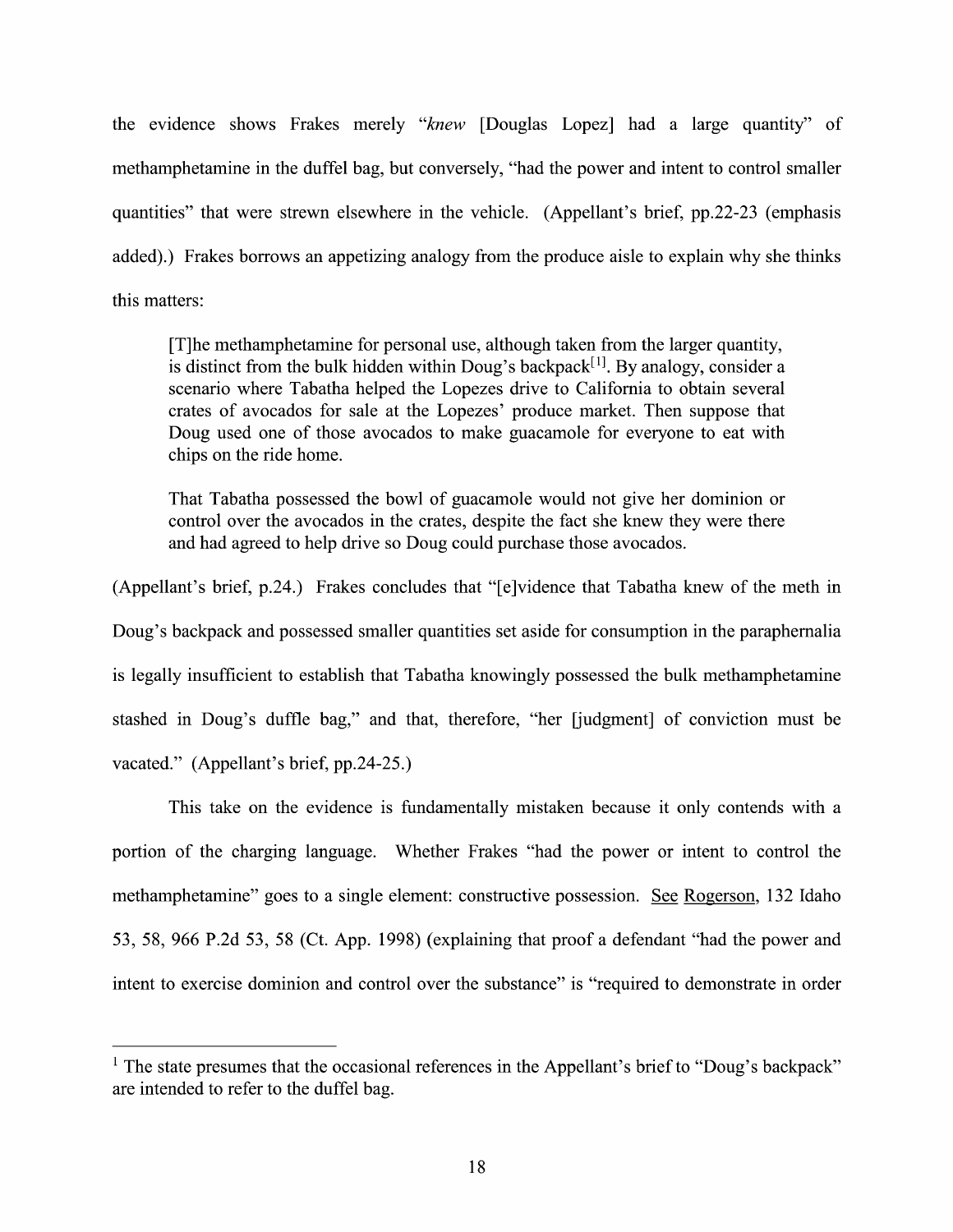to prove that a defendant had constructive possession of a controlled substance"). But Frakes was not charged with trafficking methamphetamine by possession alone. As the state's information makes clear, Frakes was charged with a series of disjunctive acts—the state alleged that either Frakes knowingly possessed the methamphetamine or she brought it to the state of Idaho:

TABATHA RANA FRAKES, 0n or about the 13th day 0f June 2018, in the County of Ada, State of Idaho, *did bring to this state and/or* knowingly possess four hundred (400) grams or more of Methamphetamine, a Schedule II controlled substance, or of any mixture or substance containing a detectable amount of Methamphetamine.

(R., p.32 (emphasis added).) The jury instructions likewise plainly state that Frakes could have been convicted based on a theory that she knowingly possessed methamphetamine  $or$  a theory that she brought it into the state:

## INSTRUCTION NO. 14

In order for the defendant, Tabatha Rana Frakes aka Zapata, to be guilty of Trafficking in Methamphetamine, the State must prove each of the following:

3. the defendant, Tabatha Rana Frakes aka Zapata, did bring into the state of Idaho and/or knowingly possess methamphetamine....

(R., p.105 (emphasis added).)

At minimum, the state *either* needed to prove Frakes knowingly possessed the methamphetamine 0r, alternatively, that she merely brought itinto the state. And whether Frakes had the "power and intent to control" the methamphetamine only goes to the possession element—not the bring-into-the-state element. See Rogerson, 132 Idaho at 58, 966 P.2d at 58.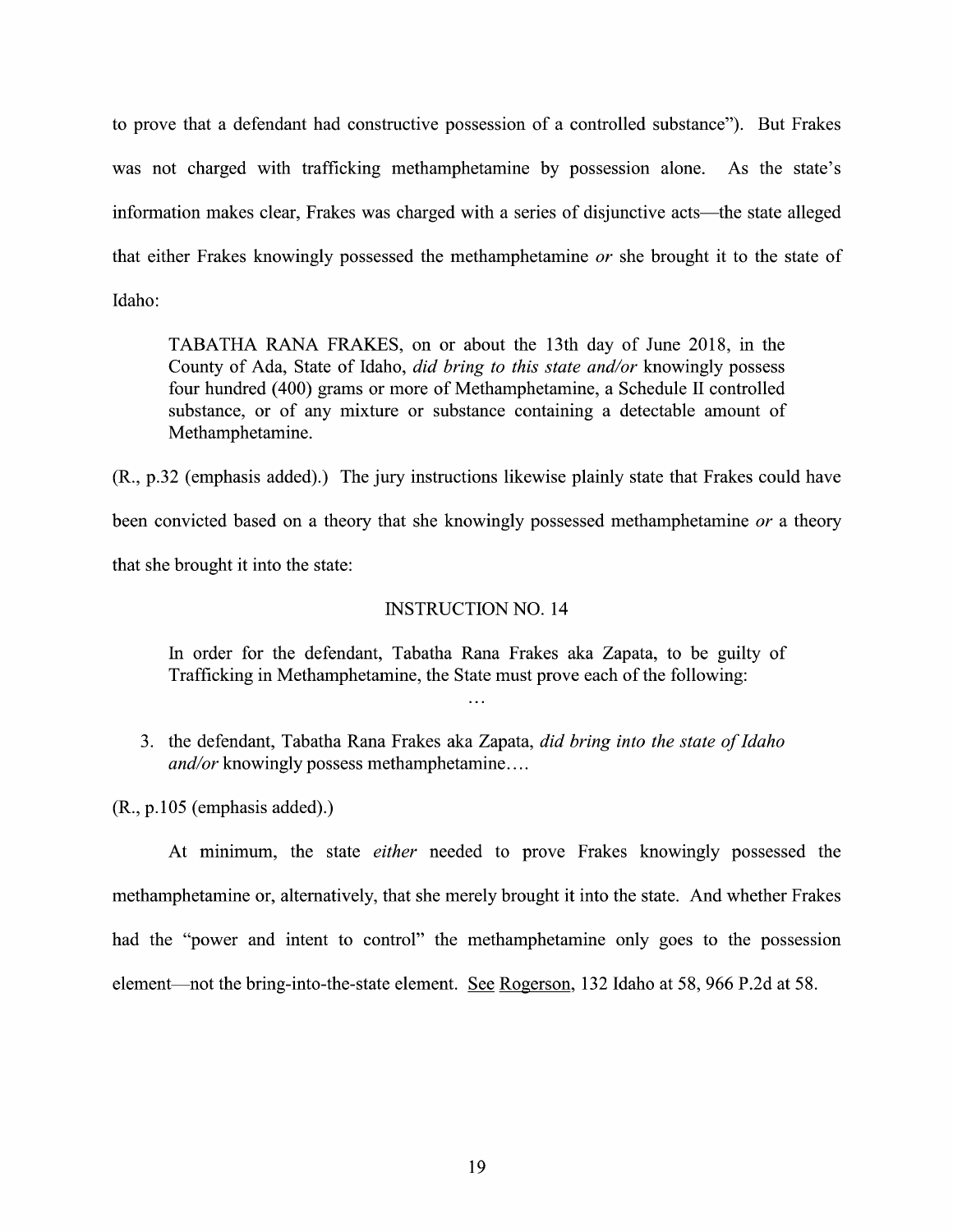Thus, whether there was any evidence<sup>2</sup> that Frakes constructively possessed the methamphetamine makes no difference—because there was plenty 0f evidence to sustain the jury verdict on the alternate theory that Frakes "did bring [methamphetamine] into the state of Idaho."  $(R., p.32.)$  Frakes was arrested in Idaho driving a van filled with methamphetamine purchased in California. (Tr., p.184, Ls.10-17; p.323, Ls.13-15; p.325, Ls.6-8; p.389, Ls.16-22.) The Lopezes testified Frakes knew they were transporting methamphetamine. (Tr., p.278, L.15 – p.279, L.13; p.321, Ls.2-12.) Frakes agrees that the Lopezes "testified that they asked Tabatha t0 help drive on the two trips to California and that she knew the purpose of the trips was for the Lopezes to purchase a quantity of meth." (Appellant's brief, p.12.) And even Frakes now concedes "her role truly was limited to helping drive the vehicle" and alludes to the "[e]vidence that Tabatha knew 0f the meth" in the duffel bag. (Appellant's brief, p.24.) This is precisely the evidence proving Frakes trafficked methamphetamine by bringing it into the state—and it shows this *regardless* of whether Frakes possessed the methamphetamine, constructively or otherwise.

 $<sup>2</sup>$  Moreover, even if the state was required to prove Frakes "had the power and intent to control</sup> the methamphetamine" in the duffel bag to sustain the conviction, the state's evidence comfortably proved this as well. Frakes was driving the van when it was pulled over, and the driver of a vehicle has obvious power over items found within it. C.f. State v. Ebokosia, No. 46176, <sup>2019</sup> WL 3492493, at \*3 (Idaho Ct. App. Aug. 1, 2019) (concluding that even passenger of a vehicle had control over marijuana in the trunk, in part because "a reasonable jury could conclude that in the course of a 1,855 mile trip, the parties would share the driving responsibilities, particularly Where the vehicle was not owned or rented by either party"). Moreover, Athena Lopez testified that all three of them "moved about" the van during the June 13 trip, further showing Frakes's ability to control the duffel bag. (Tr., p.304, Ls.2-10.) As to whether Frakes knew of the methamphetamine in the duffel bag, the state adduced ample evidence that she did, including Athena Lopez's testimony that Frakes was "in the hotel room in California when the source delivered" the methamphetamine, the delivery was not secretive, and they "all knew" about it.  $(Tr, p.297, L.20 - p.298, L.22)$  Likewise, Douglas Lopez testified that he believed Frakes was "in the room" When he received, unwrapped, and weighed the methamphetamine that the source had just delivered. (Tr., p.333, L.1 – p.334, L.12.)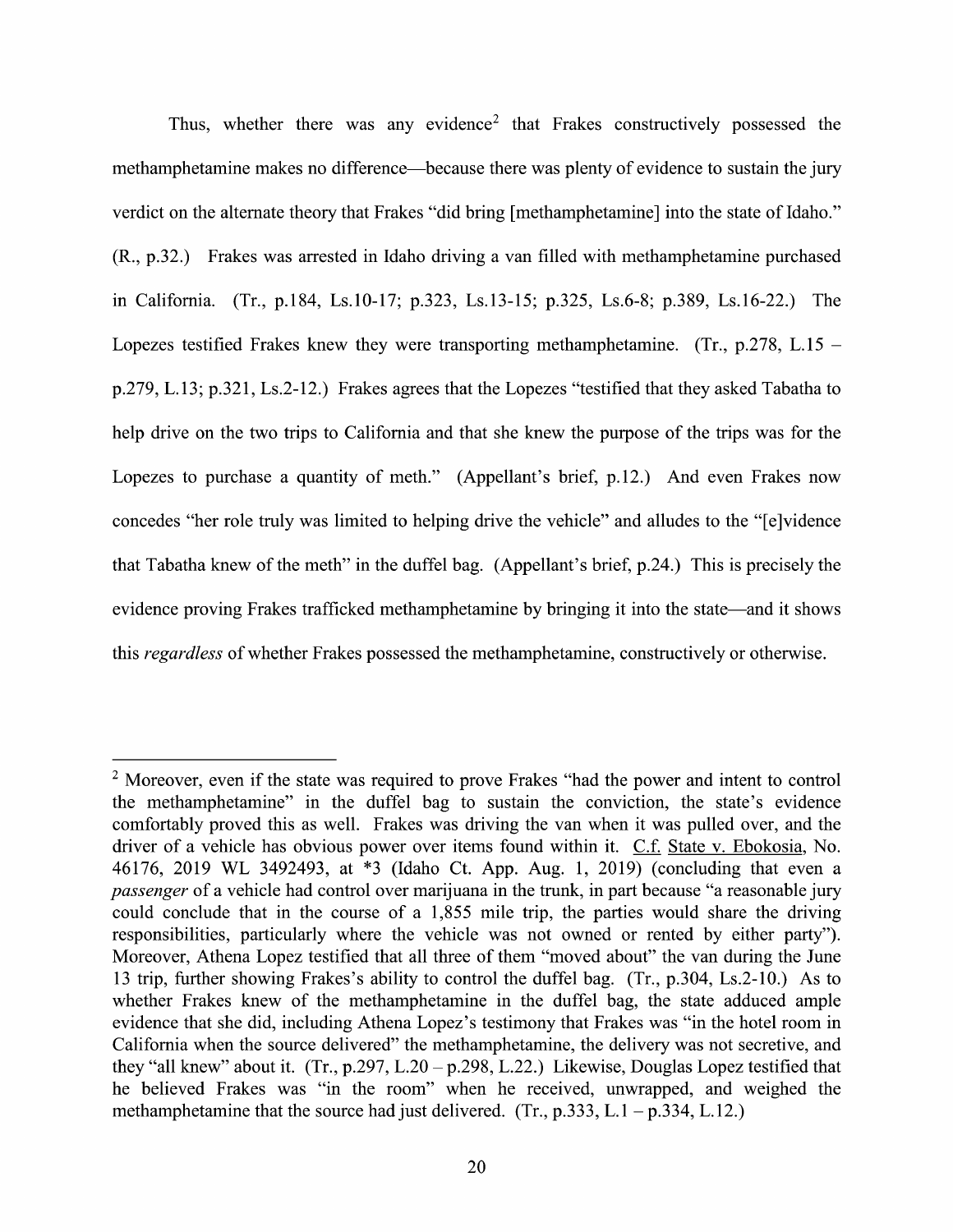So Frakes's avocado analogy is toast. While Frakes implores she is akin to a driver who merely "knew [avocado crates] were there and had agreed t0 help drive" (Appellant's brief, p.24), any reasonable juror would conclude a truck driver, who knows his truck is stuffed with California avocados, who agrees to transport the avocados across state lines for money, is bringing them into the state. Replace the avocados with methamphetamine and you have more than enough evidence to support a trafficking verdict. Any argument otherwise is wholly guacamole.

Substantial and competent evidence supported the trafficking verdict. Frakes fails to show<sup>3</sup> otherwise.

<sup>&</sup>lt;sup>3</sup> Frakes tacks on an additional argument that insufficient evidence supported the verdict on constitutional grounds. (Appellant's brief, pp.25-27.) She claims that "the agreement underlying the conspiracy t0 traffic was the means by which Tabatha aided and abetted the Lopezes' possession and transportation of the two pounds and Tabatha's trafficking conviction cannot be sustained on an aiding and abetting theory without violating double jeopardy." (Appellant's brief, pp.26-27.) Much like Frakes's other constitutional claims on appeal this is not preserved; even squinting at the record, one cannot find anything resembling a double jeopardy claim within it. (See R.; see Tr.) Frakes likewise fails to mention fundamental error, which she must to raise this newfound claim on appeal. (See Appellant's brief,  $pp.25-27$ .) In any event, this argument fails 0n the merits for the very reasons Frakes herself sets forth in her briefing. Frakes acknowledges that, "[g]enerally, a conviction and sentence on a count charging conspiracy will not, on the theory of double punishment, prevent conviction and sentence 0n another count charging the substantive offense." (Appellant's brief, p.26 (citing Iannelli V. United States, 420 U.S. 770, 777 (1975); State v. Sanchez-Castro, 157 Idaho 647, 648, 339 P.3d 372, 373 (2014); State V. Gallatin, 106 Idaho 564, 567, 682 P.2d 105, 108 (Ct. App. 1984)).) Frakes's general rule squelches her claim—the state did not doubly punish Frakes by alleging a conspiracy to commit, among other things, the acts in the substantive offense of trafficking.